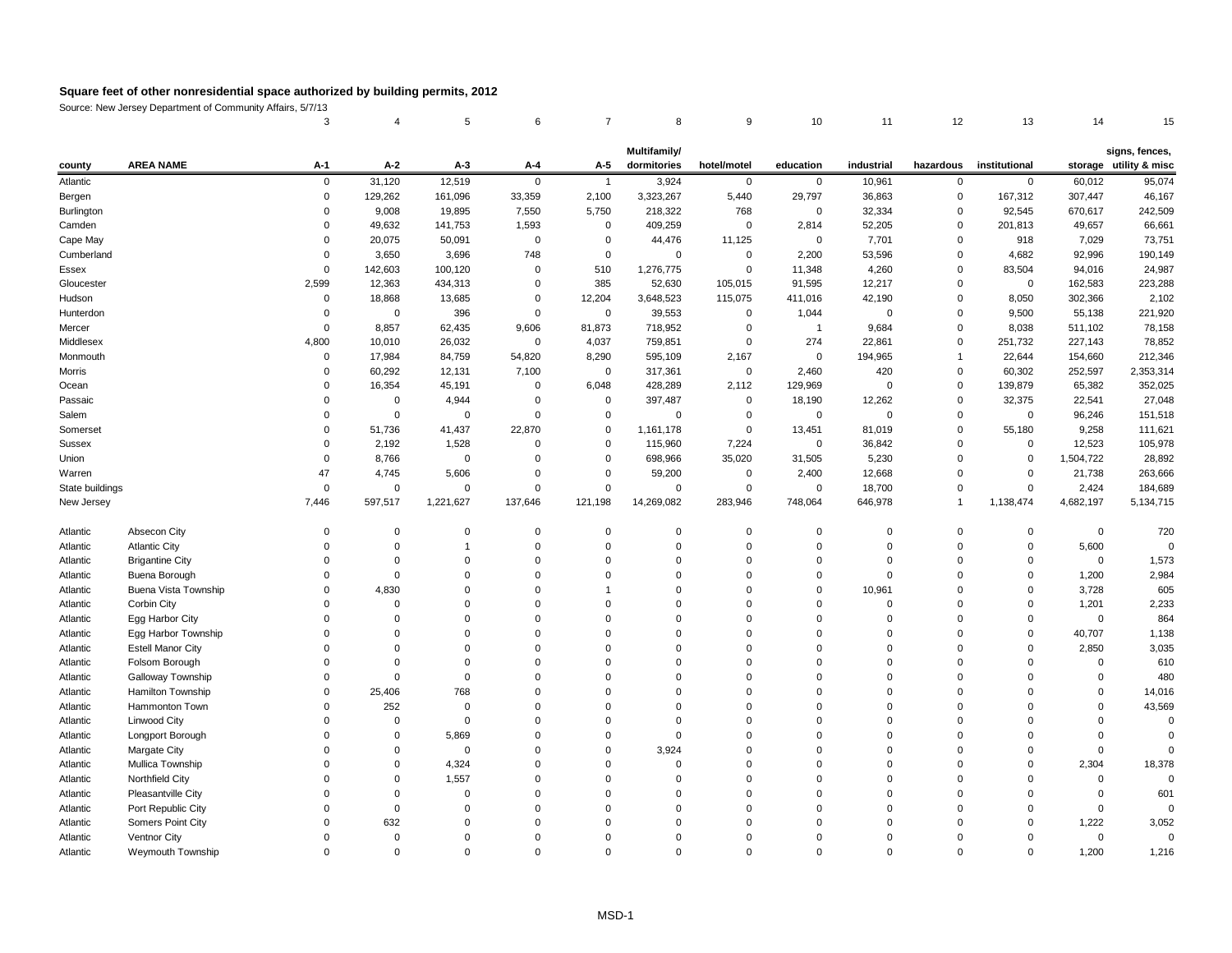Source: New Jersey Department of Community Affairs, 5/7/13

|        |                                 |       |                |              |          |              | Multifamily/ |             |           |            |           |               |          | signs, fences,         |
|--------|---------------------------------|-------|----------------|--------------|----------|--------------|--------------|-------------|-----------|------------|-----------|---------------|----------|------------------------|
| county | <b>AREA NAME</b>                | $A-1$ | $A-2$          | $A-3$        | $A-4$    | $A-5$        | dormitories  | hotel/motel | education | industrial | hazardous | institutional |          | storage utility & misc |
| Bergen | Allendale Borough               |       | $\overline{0}$ | $\mathbf{0}$ |          | $\Omega$     | 0            |             | ∩         | റ          |           | $\Omega$      |          |                        |
| Bergen | Alpine Borough                  |       |                |              |          |              |              |             |           |            |           |               |          | 874                    |
| Bergen | Bergenfield Borough             |       |                |              |          |              |              |             | 0         | 7,956      |           | $\Omega$      | 1,999    | 560                    |
| Bergen | Bogota Borough                  |       |                |              |          |              |              |             |           |            |           | $\Omega$      | $\Omega$ |                        |
| Bergen | Carlstadt Borough               |       |                |              |          |              |              |             |           |            |           | $\mathbf{0}$  | 29,427   |                        |
| Bergen | Cliffside Park Borough          |       |                |              |          | $\Omega$     | 712,884      |             | 1,612     |            |           | 0             | $\Omega$ |                        |
| Bergen | Closter Borough                 |       | 647            |              |          | $\Omega$     | 3,374        |             | 939       |            |           | $\mathbf{0}$  | 47,732   |                        |
| Bergen | Cresskill Borough               |       |                |              |          |              |              |             |           |            |           | $\Omega$      |          |                        |
| Bergen | Demarest Borough                |       |                |              |          |              |              |             |           |            |           |               |          | 625                    |
| Bergen | Dumont Borough                  |       |                |              |          |              |              |             |           |            |           |               |          |                        |
| Bergen | Elmwood Park Borough            |       |                |              |          |              |              |             |           |            |           |               |          |                        |
| Bergen | East Rutherford Borough         |       |                |              |          | $\Omega$     | 720,340      |             | 0         | 4,572      |           | $\Omega$      |          |                        |
| Bergen | Edgewater Borough               |       |                |              |          | $\Omega$     | 11,864       |             |           |            |           | $\Omega$      | 104,622  |                        |
| Bergen | Emerson Borough                 |       |                |              |          |              |              |             |           |            |           |               |          |                        |
| Bergen | <b>Englewood City</b>           |       |                | 15,270       |          |              |              |             |           |            |           |               |          | 3,544                  |
| Bergen | <b>Englewood Cliffs Borough</b> |       |                |              |          |              |              |             |           |            |           |               |          |                        |
| Bergen | Fair Lawn Borough               |       |                |              |          |              |              |             |           |            |           |               |          | 5,567                  |
| Bergen | Fairview Borough                |       |                |              |          |              |              |             |           | 6,285      |           |               |          | 347                    |
| Bergen | Fort Lee Borough                |       |                |              |          |              | 1,194,987    |             |           |            |           |               |          |                        |
| Bergen | Franklin Lakes Borough          |       |                |              |          | ∩            | $\Omega$     |             |           |            |           | $\Omega$      |          | 1,740                  |
| Bergen | <b>Garfield City</b>            |       |                |              |          |              | 75,737       |             |           |            |           |               | 8,679    | 3,724                  |
| Bergen | Glen Rock Borough               |       |                |              |          |              | 0            |             |           |            |           |               |          | 520                    |
| Bergen | Hackensack City                 |       |                |              |          |              | 515          |             |           |            |           | 22,615        |          | 2,510                  |
| Bergen | Harrington Park Borough         |       |                |              |          |              | 0            |             |           |            |           | $\Omega$      |          | 842                    |
| Bergen | Hasbrouck Heights Borough       |       |                |              |          |              |              |             |           |            |           |               |          | 1,576                  |
| Bergen | Haworth Borough                 |       |                | 11,429       |          |              |              |             |           |            |           |               |          | 240                    |
| Bergen | Hillsdale Borough               |       |                | ∩            |          |              |              |             | 2,355     |            |           |               |          |                        |
| Bergen | Ho-Ho-Kus Borough               |       |                |              |          |              | 1,161        | 5,440       |           |            |           |               |          |                        |
| Bergen | Leonia Borough                  |       |                |              |          | 2,100        | $\mathbf{0}$ |             |           |            |           |               |          |                        |
| Bergen | Little Ferry Borough            |       |                |              |          | $\Omega$     | 14,606       |             |           |            |           |               |          | 289                    |
| Bergen | Lodi Borough                    |       |                |              |          | $\Omega$     | $\Omega$     |             |           |            |           |               |          | 600                    |
| Bergen | Lyndhurst Township              |       | 0              | 8,478        |          | $\mathbf{0}$ | 130,788      |             |           |            |           |               |          | 1,769                  |
| Bergen | Mahwah Township                 |       |                |              |          |              |              |             |           |            |           |               |          | 2,299                  |
| Bergen | Maywood Borough                 |       |                |              |          |              | 0            |             |           |            |           |               |          | 795                    |
| Bergen | Midland Park Borough            |       |                |              |          | $\Omega$     | 3,462        |             |           |            |           | $\Omega$      |          | 627                    |
| Bergen | Montvale Borough                |       | 756            | 119,563      |          | 0            | 25,671       |             |           |            |           | $\mathbf 0$   | 101,270  | 589                    |
| Bergen | Moonachie Borough               |       |                |              |          |              |              |             |           |            |           |               |          |                        |
| Bergen | New Milford Borough             |       |                |              |          |              |              |             |           |            |           |               |          |                        |
| Bergen | North Arlington Borough         |       |                |              |          |              |              |             |           |            |           |               |          |                        |
| Bergen | Northvale Borough               |       |                |              |          |              |              |             |           |            |           |               |          |                        |
| Bergen | Norwood Borough                 |       |                |              |          |              |              |             |           |            |           |               |          | 1,022                  |
| Bergen | Oakland Borough                 |       |                |              |          |              |              |             |           |            |           | $\Omega$      | 13,718   |                        |
| Bergen | Old Tappan Borough              |       |                |              |          |              |              |             |           |            |           |               |          | 1,444                  |
| Bergen | Oradell Borough                 |       |                |              |          |              |              |             |           |            |           |               |          | 330                    |
| Bergen | Palisades Park Borough          |       |                |              |          | $\Omega$     | 36,912       |             |           |            |           |               |          |                        |
| Bergen | Paramus Borough                 |       | 127,859        |              | 33,200   |              | $\mathbf{0}$ |             |           |            |           |               |          |                        |
| Bergen | Park Ridge Borough              |       | $\overline{0}$ |              | $\Omega$ | $\mathbf{0}$ | 11,400       |             |           | $\Omega$   |           | $\Omega$      |          |                        |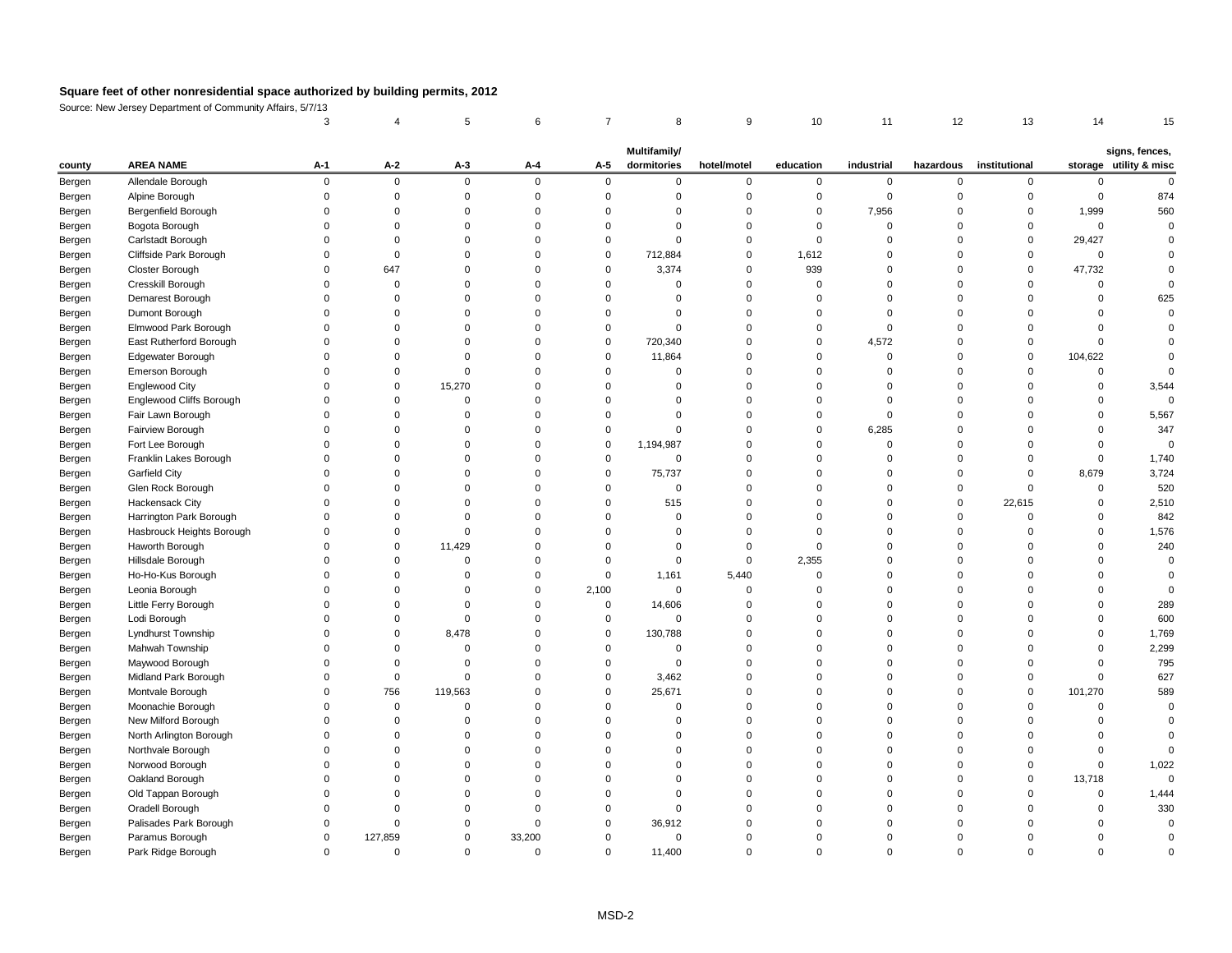Source: New Jersey Department of Community Affairs, 5/7/13

|                          |                                |       |       |             |          |       | <b>Multifamily/</b> |             |           |                |              |               |                | signs, fences,         |
|--------------------------|--------------------------------|-------|-------|-------------|----------|-------|---------------------|-------------|-----------|----------------|--------------|---------------|----------------|------------------------|
| county                   | <b>AREA NAME</b>               | $A-1$ | $A-2$ | $A-3$       | $A-4$    | $A-5$ | dormitories         | hotel/motel | education | industrial     | hazardous    | institutional |                | storage utility & misc |
| Bergen                   | Ramsey Borough                 | ∩     | 0     | $\mathbf 0$ | $\Omega$ |       | $\Omega$            | $\Omega$    | 0         | $\overline{0}$ | $\mathbf{0}$ | 11,923        |                | 1,564                  |
| Bergen                   | Ridgefield Borough             |       |       | 6,356       |          |       |                     |             |           | 13,700         |              |               |                |                        |
| Bergen                   | Ridgefield Park Village        |       |       |             |          |       |                     |             |           |                |              |               |                | 308                    |
| Bergen                   | Ridgewood Village              |       |       |             |          |       |                     |             |           |                |              |               |                | 3,621                  |
| Bergen                   | River Edge Borough             |       |       |             |          |       |                     |             |           |                |              |               |                |                        |
| Bergen                   | River Vale Township            |       |       |             | 159      |       | 17,755              |             |           |                |              |               |                |                        |
| Bergen                   | Rochelle Park Township         |       |       |             |          |       | 84,603              |             |           |                |              |               |                | 1,405                  |
| Bergen                   | Rockleigh Borough              |       |       |             |          |       |                     |             |           |                |              |               |                |                        |
| Bergen                   | Rutherford Borough             |       |       |             |          |       |                     |             |           |                |              |               |                | 1,104                  |
| Bergen                   | Saddle Brook Township          |       |       |             |          |       |                     |             |           |                |              |               |                |                        |
| Bergen                   | Saddle River Borough           |       |       |             |          |       |                     |             |           |                |              |               |                | 1,083                  |
| Bergen                   | South Hackensack Twp           |       |       |             |          |       |                     |             |           | 4,350          |              |               |                |                        |
| Bergen                   | Teaneck Township               |       |       |             |          |       |                     |             | 22,825    |                |              |               |                |                        |
| Bergen                   | <b>Tenafly Borough</b>         |       |       |             |          |       |                     |             |           |                |              |               |                | 1,167                  |
| Bergen                   | Teterboro Borough              |       |       |             |          |       |                     |             |           |                |              |               |                |                        |
| Bergen                   | Upper Saddle River Borough     |       |       |             |          |       |                     |             |           |                |              |               |                |                        |
| Bergen                   | Waldwick Borough               |       |       |             |          |       |                     |             | 1,310     |                |              |               |                | 861                    |
| Bergen                   | Wallington Borough             |       |       |             |          |       | 3,948               |             | 756       |                |              |               |                |                        |
| Bergen                   | Washington Township            |       |       |             |          |       |                     |             |           |                |              |               |                |                        |
| Bergen                   | Westwood Borough               |       |       |             |          |       | ∩                   |             |           |                |              |               |                | 432                    |
| Bergen                   | Woodcliff Lake Borough         |       |       |             |          |       | 21,380              |             |           |                |              | 132,774       |                |                        |
| Bergen                   | Wood-Ridge Borough             |       |       |             |          |       | 251,880             |             |           |                |              |               |                |                        |
| Bergen                   | <b>Wyckoff Township</b>        |       |       |             |          |       |                     |             |           |                |              |               |                | 2,189                  |
| Burlington               | <b>Bass River Township</b>     |       |       |             |          |       |                     |             |           |                |              |               |                | 7,660                  |
| Burlington               | <b>Beverly City</b>            |       |       |             |          |       |                     |             |           |                |              |               |                | 741                    |
| Burlington               | <b>Bordentown City</b>         |       |       |             |          |       |                     |             |           |                |              |               |                |                        |
| Burlington               | <b>Bordentown Township</b>     |       |       |             |          |       |                     |             |           |                |              |               |                | 832                    |
|                          | <b>Burlington City</b>         |       |       |             |          |       |                     |             |           |                |              |               |                | 8,783                  |
| Burlington<br>Burlington | <b>Burlington Township</b>     |       |       |             | 7,550    |       | 40,226              |             |           | 432            |              | 0             | 4,200          | 5,164                  |
|                          | <b>Chesterfield Township</b>   |       |       |             | $\Omega$ |       |                     |             |           | - 0            |              | $\Omega$      | 6,000          | 7,433                  |
| Burlington               | Cinnaminson Township           |       | 1,200 |             |          |       | 106,908             |             |           |                |              |               | $\mathbf 0$    | 17,122                 |
| Burlington               |                                |       |       |             |          |       | ∩                   |             |           |                |              | $\Omega$      |                |                        |
| Burlington               | Delanco Township               |       |       |             |          |       |                     |             |           |                |              |               | 5,456          | 1,495                  |
| Burlington               | Delran Township                |       | 0     | 11,305      |          |       |                     |             |           |                |              |               | $\mathbf 0$    | 2,400                  |
| Burlington               | Eastampton Township            |       |       | 0           |          |       |                     |             |           |                |              | $\Omega$      | 1,400          | 900                    |
| Burlington               | <b>Edgewater Park Township</b> |       |       |             |          |       | $\Omega$            |             |           | 9,840          |              | $\Omega$      |                |                        |
| Burlington               | Evesham Township               |       |       |             |          |       | 29,143              |             |           |                |              | 5,585         |                | 6,253                  |
| Burlington               | Fieldsboro Borough             |       |       |             |          |       |                     |             |           |                |              | $\mathbf 0$   |                |                        |
| Burlington               | Florence Township              |       |       |             |          |       |                     |             |           |                |              | 63            | 526,050        | 18,160                 |
| Burlington               | Hainesport Township            |       |       |             |          |       |                     |             |           |                |              | $\mathbf 0$   | $\mathbf 0$    | 3,753                  |
| Burlington               | <b>Lumberton Township</b>      |       |       |             |          |       |                     |             |           |                |              | 0             | 55,850         | 1,459                  |
| Burlington               | Mansfield Township             |       |       |             |          |       |                     |             |           |                |              | 0             | 2,100          | 15,029                 |
| Burlington               | Maple Shade Township           |       |       |             |          |       |                     |             |           |                |              | 0             | $\overline{0}$ | 3,232                  |
| Burlington               | <b>Medford Township</b>        |       | 961   | 3,032       |          |       | 866                 |             |           |                |              |               | 2,688          | 11,621                 |
| Burlington               | Medford Lakes Borough          |       |       |             |          |       |                     |             |           |                |              |               |                | 347                    |
| Burlington               | Moorestown Township            |       |       |             |          |       |                     |             |           | 11,852         |              | 86,897        |                | 6,198                  |
| Burlington               | Mount Holly Township           |       |       |             |          |       |                     |             |           |                |              |               |                | 288                    |
| Burlington               | Mount Laurel Township          | 0     | 0     | 5,558       | 0        |       | 0                   | 0           |           | 0              |              | 0             | 0              | $\pmb{0}$              |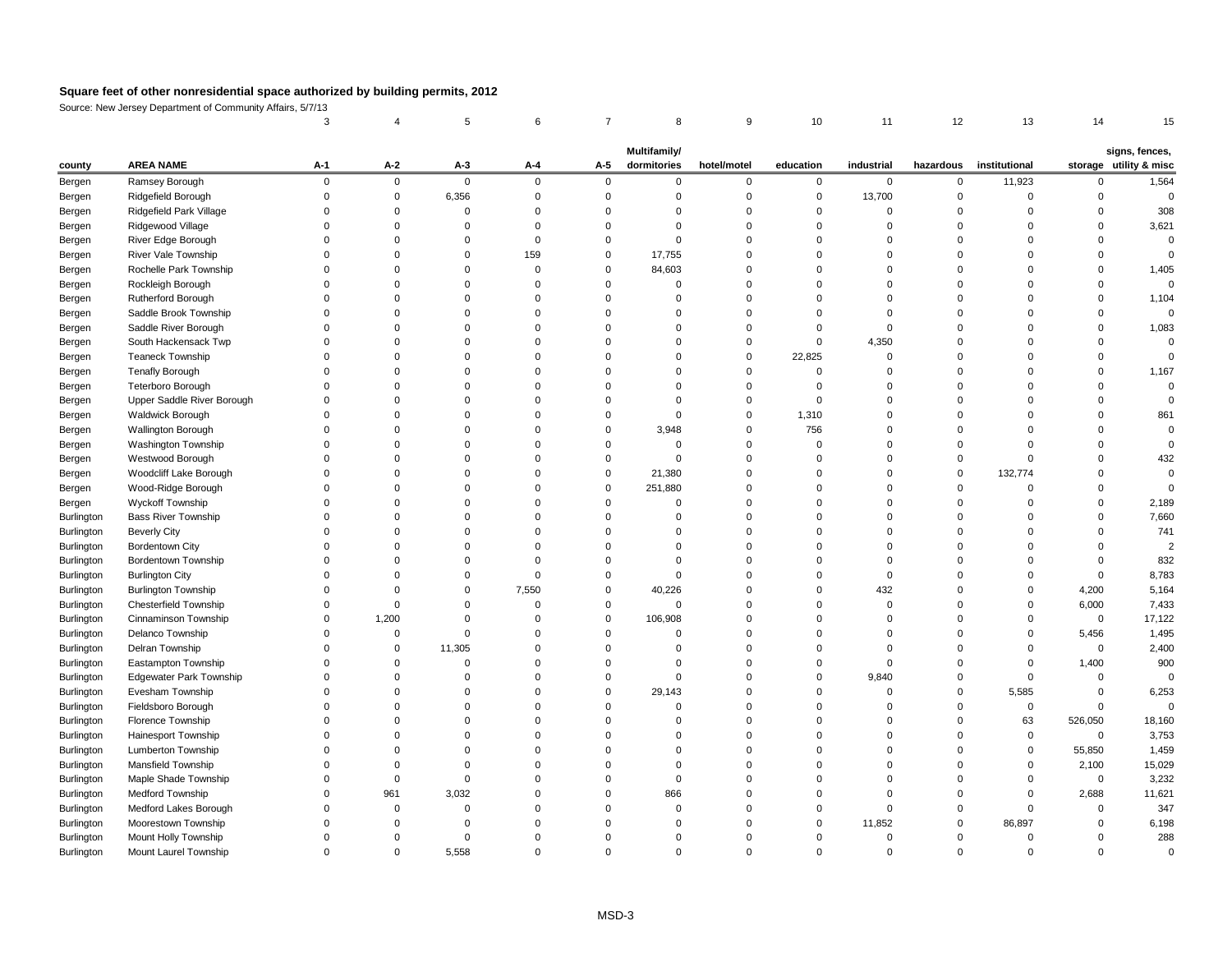Source: New Jersey Department of Community Affairs, 5/7/13

|            |                            |             |              |          |             |          | <b>Multifamily/</b> |             |           |             |           |               |             | signs, fences,         |
|------------|----------------------------|-------------|--------------|----------|-------------|----------|---------------------|-------------|-----------|-------------|-----------|---------------|-------------|------------------------|
| county     | <b>AREA NAME</b>           | $A-1$       | $A-2$        | $A-3$    | $A-4$       | $A-5$    | dormitories         | hotel/motel | education | industrial  | hazardous | institutional |             | storage utility & misc |
| Burlington | New Hanover Township       | $\mathbf 0$ | $\mathbf 0$  | $\Omega$ | $\mathbf 0$ | $\Omega$ | $\Omega$            | $\Omega$    | 0         | $\mathbf 0$ | $\Omega$  | $\Omega$      |             |                        |
| Burlington | North Hanover Township     |             |              |          |             |          |                     |             |           |             |           |               | 8,127       | 18,955                 |
| Burlington | Palmyra Borough            |             |              |          |             |          |                     |             |           |             |           |               | $\Omega$    |                        |
| Burlington | Pemberton Borough          |             |              |          |             |          |                     |             |           |             |           |               |             |                        |
| Burlington | Pemberton Township         |             |              |          |             |          |                     |             |           | 400         |           |               | 7,512       | 2,560                  |
| Burlington | Riverside Township         |             |              |          |             |          |                     |             |           | 9,810       |           |               |             |                        |
| Burlington | <b>Riverton Borough</b>    |             |              |          |             |          |                     |             |           |             |           |               |             |                        |
| Burlington | Shamong Township           |             |              |          |             |          |                     |             |           |             |           |               | 6,620       | 7,205                  |
| Burlington | Southampton Township       |             |              |          |             |          |                     |             |           |             |           |               | 4,000       | 14,044                 |
| Burlington | Springfield Township       |             |              |          |             | 617      |                     |             |           |             |           |               | $\mathbf 0$ | 18,632                 |
| Burlington | Tabernacle Township        |             |              |          |             | 5,133    |                     |             |           |             |           |               | 2,400       | 56,432                 |
| Burlington | Washington Township        |             |              |          |             |          |                     |             |           |             |           |               | 21,836      | 898                    |
| Burlington | Westampton Township        |             |              |          |             |          |                     |             |           |             |           |               | 16,378      | 1,000                  |
| Burlington | Willingboro Township       |             | 6,847        |          |             | 0        | 41,179              | 192         |           |             |           |               |             |                        |
| Burlington | Woodland Township          |             | 0            |          |             |          |                     | 576         |           |             |           |               |             | 3,908                  |
| Burlington | Wrightstown Borough        |             |              |          |             |          |                     |             |           |             |           |               |             |                        |
| Camden     | Audubon Borough            |             |              |          |             |          |                     |             |           |             |           |               |             | 1,792                  |
| Camden     | Audubon Park Borough       |             |              |          |             |          |                     |             |           |             |           |               |             |                        |
| Camden     | Barrington Borough         |             | 0            | 770      |             |          |                     |             |           |             |           |               |             | 240                    |
| Camden     | Bellmawr Borough           | $\Omega$    | $\Omega$     | 203      |             |          |                     |             |           |             |           |               |             |                        |
| Camden     | Berlin Borough             | $\Omega$    | 34,698       |          |             |          |                     |             |           |             |           |               |             | 1,568                  |
| Camden     | <b>Berlin Township</b>     |             |              |          |             |          |                     |             |           |             |           |               |             |                        |
| Camden     | Brooklawn Borough          |             | 0            |          |             |          |                     |             |           |             |           |               |             |                        |
| Camden     | Camden City                | $\Omega$    | $\Omega$     | 125,000  |             |          | 5,650               | 0           | 1,482     | 27,801      | $\Omega$  | 103,043       |             |                        |
| Camden     | Cherry Hill Township       | $\Omega$    | 11,640       | 1,855    |             |          | 340,306             |             |           |             |           |               | 2,490       | 3,996                  |
| Camden     | Chesilhurst Borough        |             | 900          |          |             |          |                     |             |           |             |           |               |             |                        |
| Camden     | Clementon Borough          | 0           | 0            |          |             |          | $\Omega$            |             |           |             |           |               |             | 448                    |
| Camden     | Collingswood Borough       |             |              |          |             |          |                     |             |           |             |           |               |             | 770                    |
| Camden     | Gibbsboro Borough          |             |              |          |             |          |                     |             |           |             |           |               |             | 416                    |
| Camden     | <b>Gloucester City</b>     |             | <sup>0</sup> |          |             |          |                     |             |           |             |           |               |             |                        |
| Camden     | <b>Gloucester Township</b> |             | 650          | 5,989    |             |          |                     |             | 900       |             |           |               | 12,426      | 16,940                 |
| Camden     | Haddon Township            |             |              |          |             |          |                     |             |           |             |           |               |             |                        |
| Camden     | Haddonfield Borough        |             |              |          |             |          |                     |             | 432       |             |           |               |             | 120                    |
| Camden     | Haddon Heights Borough     |             |              |          |             |          |                     |             |           |             |           |               |             | 341                    |
| Camden     | Hi-nella Borough           |             |              |          |             |          |                     |             |           |             |           |               | 4,400       |                        |
| Camden     | Laurel Springs Borough     |             |              |          |             |          |                     |             |           |             |           |               |             | 848                    |
| Camden     | Lawnside Borough           |             |              |          |             |          |                     |             |           |             |           |               |             |                        |
| Camden     | Lindenwold Borough         |             | ∩            |          |             |          | 1,888               |             |           |             |           |               |             | 1,084                  |
| Camden     | Magnolia Borough           |             | 260          |          |             |          |                     |             |           |             |           |               |             |                        |
| Camden     | Merchantville Borough      |             |              |          |             |          |                     |             |           |             |           |               |             |                        |
| Camden     | Mount Ephraim Borough      |             |              |          |             |          |                     |             |           |             |           |               |             |                        |
| Camden     | Oaklyn Borough             |             |              |          |             |          |                     |             |           |             |           |               |             |                        |
| Camden     | Pennsauken Township        |             | ∩            |          |             |          | 61,415              |             |           | 22,366      |           |               | 19,617      | 3,724                  |
| Camden     | Pine Hill Borough          |             | 716          |          |             |          |                     |             |           |             |           |               |             | 1,604                  |
| Camden     | Pine Valley Borough        |             | $\Omega$     | 7,936    |             |          |                     |             |           | 2,038       |           |               |             |                        |
| Camden     | Runnemede Borough          |             | 0            |          |             |          |                     |             |           |             |           |               |             |                        |
| Camden     | Somerdale Borough          | $\mathbf 0$ | 0            |          | 0           |          |                     | 0           |           | 0           |           |               |             |                        |
|            |                            |             |              |          |             |          |                     |             |           |             |           |               |             |                        |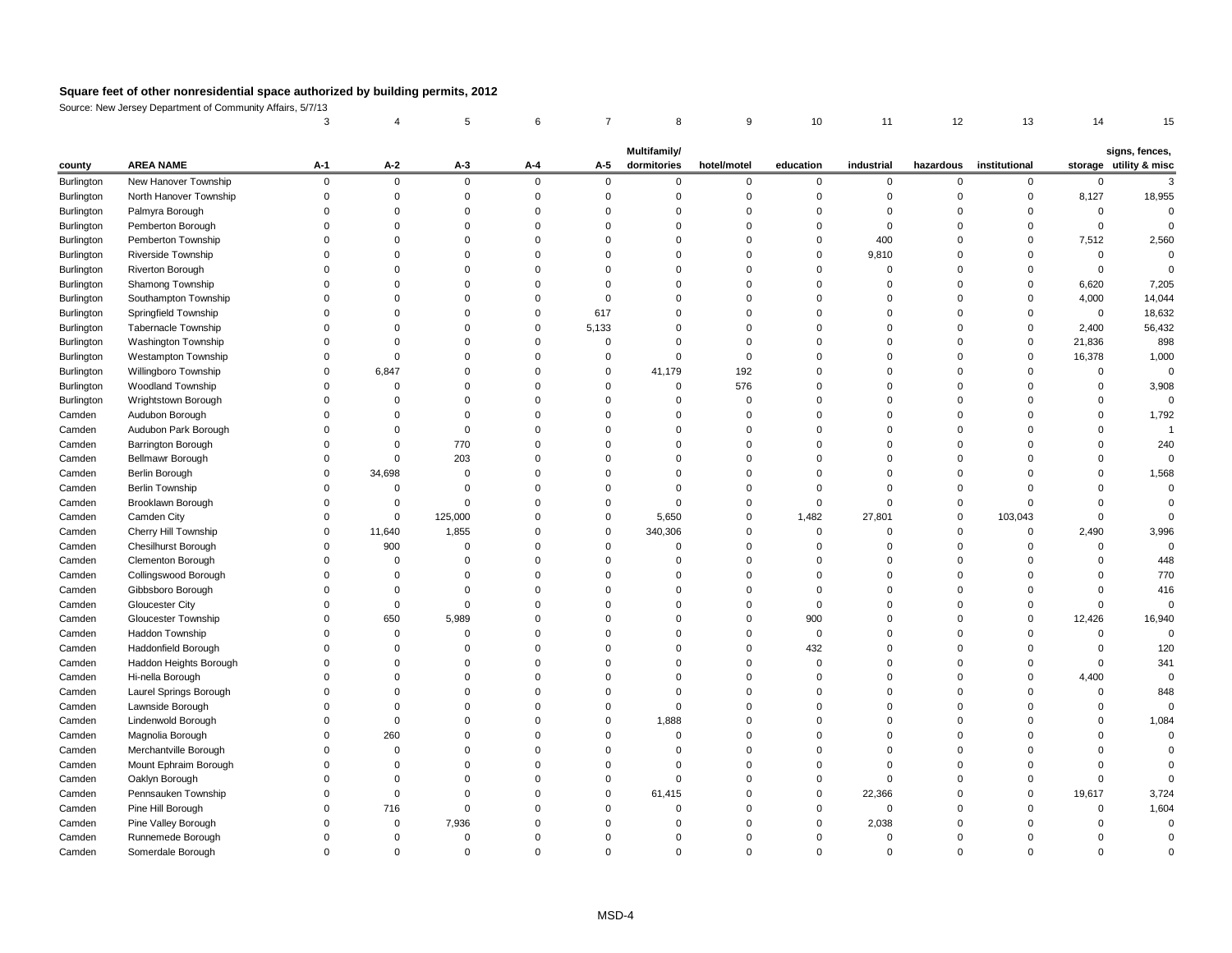Source: New Jersey Department of Community Affairs, 5/7/13

|            |                                 |       |          |          |                |             | <b>Multifamily/</b> |             |           |                |           |               |          | signs, fences,         |
|------------|---------------------------------|-------|----------|----------|----------------|-------------|---------------------|-------------|-----------|----------------|-----------|---------------|----------|------------------------|
| county     | <b>AREA NAME</b>                | $A-1$ | $A-2$    | $A-3$    | $A-4$          | $A-5$       | dormitories         | hotel/motel | education | industrial     | hazardous | institutional |          | storage utility & misc |
| Camden     | Stratford Borough               | ∩     | $\Omega$ | $\Omega$ | $\overline{0}$ | $\Omega$    |                     | $\Omega$    | 0         | $\Omega$       | $\Omega$  |               |          |                        |
| Camden     | Tavistock Borough               |       |          |          |                |             |                     |             |           |                |           |               |          |                        |
| Camden     | Voorhees Township               |       |          |          |                |             |                     |             |           |                |           | 98,770        | 1,000    |                        |
| Camden     | Waterford Township              |       |          |          | 1,593          |             |                     |             |           |                |           |               | 768      | 13,747                 |
| Camden     | Winslow Township                |       | 768      |          |                |             |                     |             |           |                |           |               | 8,956    | 19,022                 |
| Camden     | Woodlynne Borough               |       | 0        |          |                |             |                     |             |           |                |           |               | $\Omega$ |                        |
| Cape May   | Avalon Borough                  |       | $\Omega$ |          |                |             |                     |             |           |                |           |               |          | 3,069                  |
| Cape May   | Cape May City                   |       | 1,021    |          |                |             | 342                 |             |           |                |           |               |          | 168                    |
| Cape May   | Cape May Point Borough          |       | ∩        |          |                |             |                     |             |           |                |           |               |          |                        |
| Cape May   | Dennis Township                 |       |          | 960      |                |             |                     |             |           |                |           |               |          | 10,421                 |
| Cape May   | Lower Township                  |       | 0        | 0        |                |             |                     |             |           |                |           |               |          | 22,405                 |
| Cape May   | Middle Township                 |       | 0        | 8,352    |                |             |                     |             |           |                |           |               | 3,792    | 21,977                 |
| Cape May   | North Wildwood City             |       |          |          |                |             |                     |             |           |                |           |               |          |                        |
| Cape May   | Ocean City                      |       |          |          |                |             | 952                 |             |           |                |           | 918           |          | 4,890                  |
| Cape May   | Sea Isle City                   |       | 19,054   | 1,721    |                | $\Omega$    | 40,806              |             |           |                |           |               |          |                        |
| Cape May   | Stone Harbor Borough            |       | 0        | 0        |                |             |                     | 11,125      |           |                |           |               |          |                        |
| Cape May   | <b>Upper Township</b>           |       | 0        | 29,980   |                |             |                     |             |           |                |           |               | 2,760    | 9,512                  |
| Cape May   | West Cape May Borough           |       |          |          |                |             |                     |             |           |                |           |               | $\Omega$ | 856                    |
| Cape May   | West Wildwood Borough           |       |          |          |                |             |                     |             |           |                |           |               |          |                        |
| Cape May   | Wildwood City                   |       |          |          |                |             | 2,376               |             |           |                |           |               |          |                        |
| Cape May   | Wildwood Crest Borough          |       |          |          |                |             |                     |             |           |                |           |               |          |                        |
| Cape May   | Woodbine Borough                |       | 0        | 9,078    |                |             |                     |             |           | 7,701          |           |               | 477      | 453                    |
| Cumberland | <b>Bridgeton City</b>           |       | 3,590    |          | 748            |             |                     |             |           |                |           |               |          | 103,540                |
| Cumberland | <b>Commercial Township</b>      |       | ∩        |          |                |             |                     |             |           |                |           |               |          |                        |
| Cumberland | Deerfield Township              |       | 0        | 2,856    |                |             |                     |             |           |                |           | 96            | 8,400    | 10,806                 |
| Cumberland | Downe Township                  |       |          |          |                |             |                     |             |           |                |           |               | 4,882    | 865                    |
| Cumberland | <b>Fairfield Township</b>       |       |          |          |                |             |                     |             |           |                |           |               | 0        | 4,700                  |
| Cumberland | <b>Greenwich Township</b>       |       |          |          |                |             |                     |             |           |                |           |               |          | 1,504                  |
| Cumberland | Hopewell Township               |       |          |          |                |             |                     |             |           |                |           |               |          | 11,832                 |
| Cumberland | Lawrence Township               |       |          |          |                |             |                     |             |           |                |           |               | 1,200    | 0                      |
| Cumberland | Maurice River Township          |       |          | 840      |                |             |                     |             |           |                |           |               |          | 6,316                  |
| Cumberland | Millville City                  |       |          |          |                |             |                     |             |           |                |           |               |          | 10,832                 |
| Cumberland | Shiloh Borough                  |       |          |          |                |             |                     |             |           |                |           |               | 864      |                        |
| Cumberland | <b>Stow Creek Township</b>      |       |          |          |                |             |                     |             |           |                |           |               | $\Omega$ | 3,656                  |
| Cumberland | <b>Upper Deerfield Township</b> |       |          |          |                |             |                     |             |           | 33,221         |           |               | 2,232    | 8,770                  |
| Cumberland | Vineland City                   |       | 60       |          |                |             |                     |             | 2,200     | 20,375         |           | 4,586         | 75,418   | 27,328                 |
| Essex      | <b>Belleville Township</b>      |       | ∩        | 4,250    |                |             |                     |             |           |                |           |               |          | 345                    |
| Essex      | <b>Bloomfield Township</b>      |       |          |          |                |             | 3,666               |             |           |                |           |               |          |                        |
| Essex      | Caldwell Borough                |       |          |          |                |             | 53,878              |             |           |                |           |               |          |                        |
| Essex      | Cedar Grove Township            |       |          |          |                |             | $\Omega$            |             |           |                |           |               | 864      |                        |
| Essex      | East Orange City                |       |          |          |                |             | 17,950              |             |           |                |           |               |          | 400                    |
| Essex      | Essex Fells Borough             |       |          |          |                |             |                     |             |           |                |           |               |          |                        |
| Essex      | <b>Fairfield Township</b>       |       |          |          |                |             |                     |             | 8,000     |                |           |               |          |                        |
| Essex      | Glen Ridge Borough              |       |          |          |                |             |                     |             |           |                |           |               |          |                        |
| Essex      | Irvington Township              |       | 166      | 322      |                |             |                     |             | 0         | 1,060          |           |               | 7,684    |                        |
| Essex      | Livingston Township             |       | 0        | 3,220    |                |             | 702                 |             | 1,390     | -0             |           | 470           | 0        | 1,060                  |
| Essex      | Maplewood Township              |       | 0        | 0        | 0              | $\mathbf 0$ | 267,216             | $\mathbf 0$ | 0         | $\overline{0}$ | $\Omega$  | $\Omega$      | 0        | 960                    |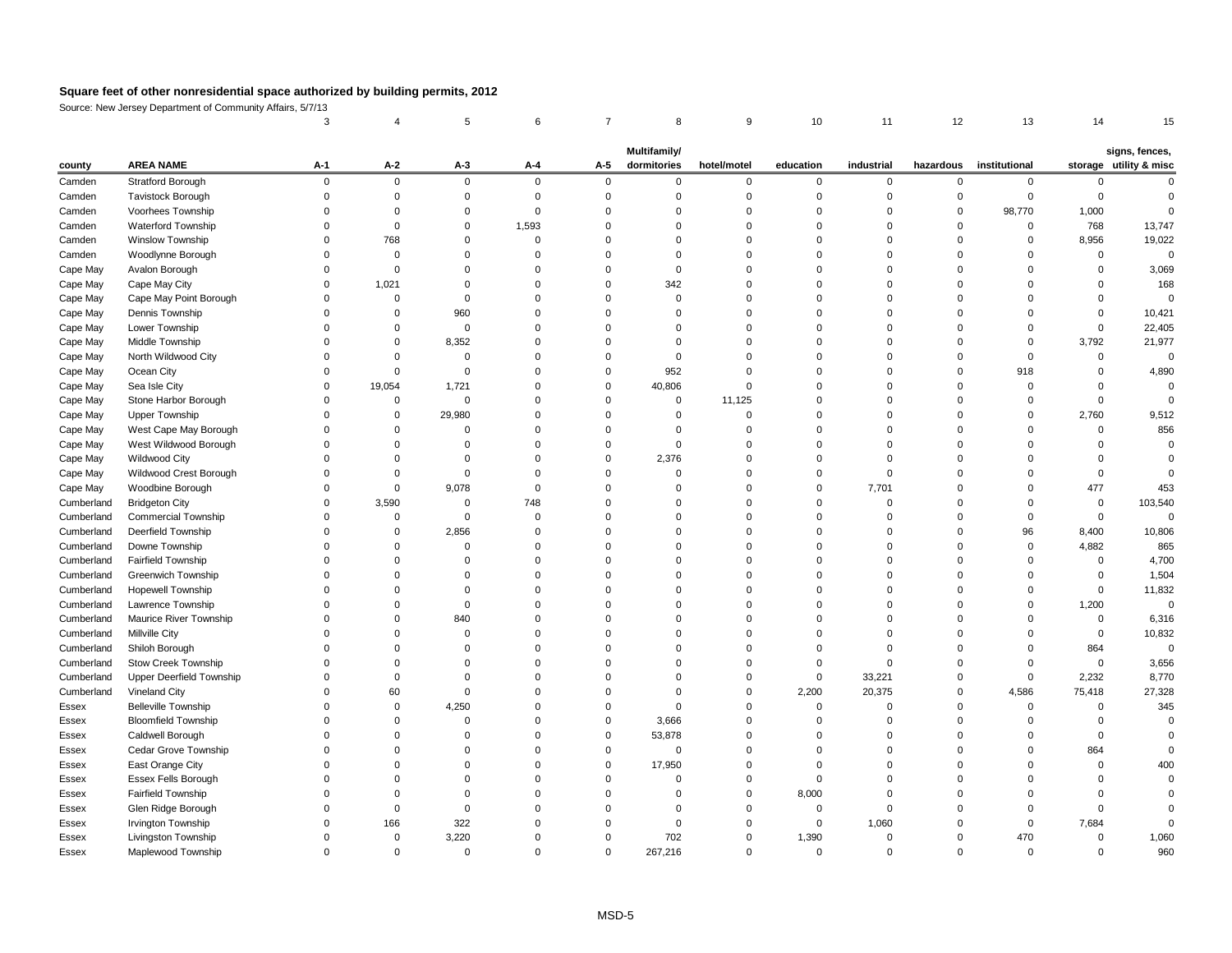Source: New Jersey Department of Community Affairs, 5/7/13

|            |                           |             |              |         |          |                | <b>Multifamily/</b> |             |           |                |              |               |          | signs, fences,         |
|------------|---------------------------|-------------|--------------|---------|----------|----------------|---------------------|-------------|-----------|----------------|--------------|---------------|----------|------------------------|
| county     | <b>AREA NAME</b>          | $A-1$       | $A-2$        | $A-3$   | $A-4$    | $A-5$          | dormitories         | hotel/motel | education | industrial     | hazardous    | institutional |          | storage utility & misc |
| Essex      | Millburn Township         | $\Omega$    | $\Omega$     | O       | $\Omega$ | $\Omega$       | $\Omega$            | 0           | 152       | $\Omega$       |              |               | 45,000   | 438                    |
| Essex      | Montclair Township        |             | $\Omega$     |         |          | 510            | 8,028               | ∩           | 1,806     |                |              |               | $\Omega$ | 2,449                  |
| Essex      | Newark City               |             | 142,437      | 53,800  |          | $\Omega$       | 509,736             |             | 0         | 3,200          |              |               | 40,108   |                        |
| Essex      | North Caldwell Borough    |             |              |         |          | $\Omega$       | 50,686              |             |           |                |              |               |          | 337                    |
| Essex      | Nutley Township           |             |              |         |          | 0              | 83,666              |             |           |                |              |               |          | 1,432                  |
| Essex      | City of Orange Township   |             |              |         |          |                | 20,119              |             |           |                |              |               |          |                        |
| Essex      | Roseland Borough          |             |              | 160     |          |                |                     |             |           |                |              | 78,430        |          | 14,600                 |
| Essex      | South Orange Village      |             | 0            | 20,238  |          |                |                     |             |           |                |              |               |          | 833                    |
| Essex      | Verona Township           |             |              |         |          |                | 261,128             |             |           |                |              |               |          |                        |
| Essex      | West Caldwell Township    |             |              |         |          |                |                     |             |           |                |              |               | 360      | 2,133                  |
| Essex      | West Orange Township      |             |              | 18,130  |          |                |                     |             |           |                |              | 4,604         |          |                        |
| Gloucester | Clayton Borough           |             |              |         |          |                |                     |             |           |                |              |               | 576      |                        |
| Gloucester | Deptford Township         |             | 9,991        | 39,176  |          |                |                     |             | 9,429     | 600            |              |               |          | 4,153                  |
| Gloucester | East Greenwich Township   |             |              |         |          |                |                     |             | 40,163    | 929            |              |               |          | 8,464                  |
| Gloucester | Elk Township              |             |              |         |          |                |                     |             |           |                |              |               | 6,490    | 171,064                |
| Gloucester | Franklin Township         |             |              |         |          |                |                     |             |           |                |              |               | $\Omega$ |                        |
| Gloucester | Glassboro Borough         |             |              | 353,152 |          |                |                     | 105,015     |           |                |              |               | 69,338   | 2,448                  |
| Gloucester | <b>Greenwich Township</b> |             |              |         |          | 384            |                     |             |           |                |              |               |          | 1,200                  |
| Gloucester | Harrison Township         |             |              |         |          |                |                     |             |           |                |              |               |          | 3,791                  |
| Gloucester | Logan Township            | 2,599       |              |         |          |                |                     |             |           | 8,120          |              |               | 73,840   |                        |
| Gloucester | Mantua Township           |             |              | 192     |          |                |                     |             |           |                |              |               | 192      | 1,600                  |
| Gloucester | Monroe Township           |             |              |         |          |                |                     |             |           |                |              |               | 3,324    | 7,678                  |
| Gloucester | National Park Borough     |             |              |         |          |                |                     |             |           |                |              |               |          | 496                    |
| Gloucester | Newfield Borough          |             |              |         |          |                |                     |             |           |                |              |               |          |                        |
| Gloucester | Paulsboro Borough         |             |              |         |          |                |                     |             |           |                |              |               |          | 624                    |
| Gloucester | Pitman Borough            |             |              |         |          |                |                     |             |           |                |              |               |          |                        |
| Gloucester | South Harrison Township   |             |              |         |          |                |                     |             |           |                |              |               | 4,320    | 3,408                  |
| Gloucester | Swedesboro Borough        |             |              |         |          |                |                     |             |           |                |              |               |          |                        |
| Gloucester | Washington Township       |             |              |         |          |                |                     |             |           |                |              |               |          | 7,925                  |
| Gloucester | Wenonah Borough           |             |              |         |          |                |                     |             |           |                |              |               |          | 572                    |
| Gloucester | West Deptford Township    |             |              |         |          |                |                     |             |           | 291            |              |               |          | 2,051                  |
| Gloucester | Westville Borough         |             |              |         |          |                |                     |             |           |                |              |               |          | 1,572                  |
| Gloucester | <b>Woodbury City</b>      |             |              |         |          |                |                     |             |           |                |              |               | 4,500    | 800                    |
| Gloucester | Woodbury Heights Borough  |             | $\Omega$     |         |          |                |                     |             |           |                |              |               |          | 600                    |
| Gloucester | Woolwich Township         | $\Omega$    | 2,372        | 41,793  |          |                | 52,630              | 0           | 42,003    | 2,277          |              |               |          | 4,842                  |
| Hudson     | <b>Bayonne City</b>       |             | 0            | 13,685  |          | 0              | 210,717             |             |           |                |              |               |          | 300                    |
| Hudson     | East Newark Borough       |             |              |         |          |                | 89,201              |             |           |                |              |               |          |                        |
| Hudson     | <b>Guttenberg Town</b>    |             |              |         |          |                | $\Omega$            |             |           |                |              |               |          |                        |
| Hudson     | Harrison Town             | $\Omega$    |              |         |          | $\Omega$       | 176,534             |             |           |                |              |               |          |                        |
| Hudson     | Hoboken City              | 0           | 7,225        |         |          | 12,204         | 267,412             | 360         |           |                |              |               |          |                        |
| Hudson     | Jersey City               | $\Omega$    | 11,643       |         |          | $\Omega$       | 1,036,152           | $\mathbf 0$ | 112,942   | 7,700          |              |               | 183,330  |                        |
| Hudson     | Kearny Town               |             |              |         |          |                | 57,706              | $\mathbf 0$ | 298,074   |                |              |               | 119,036  | 1,146                  |
| Hudson     | North Bergen Township     | $\Omega$    | 0            |         |          | $\Omega$       | $\Omega$            | $\Omega$    | 0         |                |              |               |          |                        |
| Hudson     | Secaucus Town             |             |              |         |          | $\Omega$       | 404,462             | 114,715     | 0         | 34,490         |              |               |          | 656                    |
| Hudson     | <b>Union City</b>         |             | <sup>0</sup> |         |          | $\Omega$       | 29,553              | 0           |           |                | <sup>0</sup> | 8,050         |          |                        |
| Hudson     | Weehawken Township        |             | 0            |         |          | $\overline{0}$ | 765,858             | ∩           |           |                |              |               |          |                        |
| Hudson     | West New York Town        | $\mathbf 0$ | $\mathbf 0$  |         | 0        | $\mathbf 0$    | 610,928             | $\mathbf 0$ |           | $\overline{0}$ | $\Omega$     |               | $\Omega$ |                        |
|            |                           |             |              |         |          |                |                     |             |           |                |              |               |          |                        |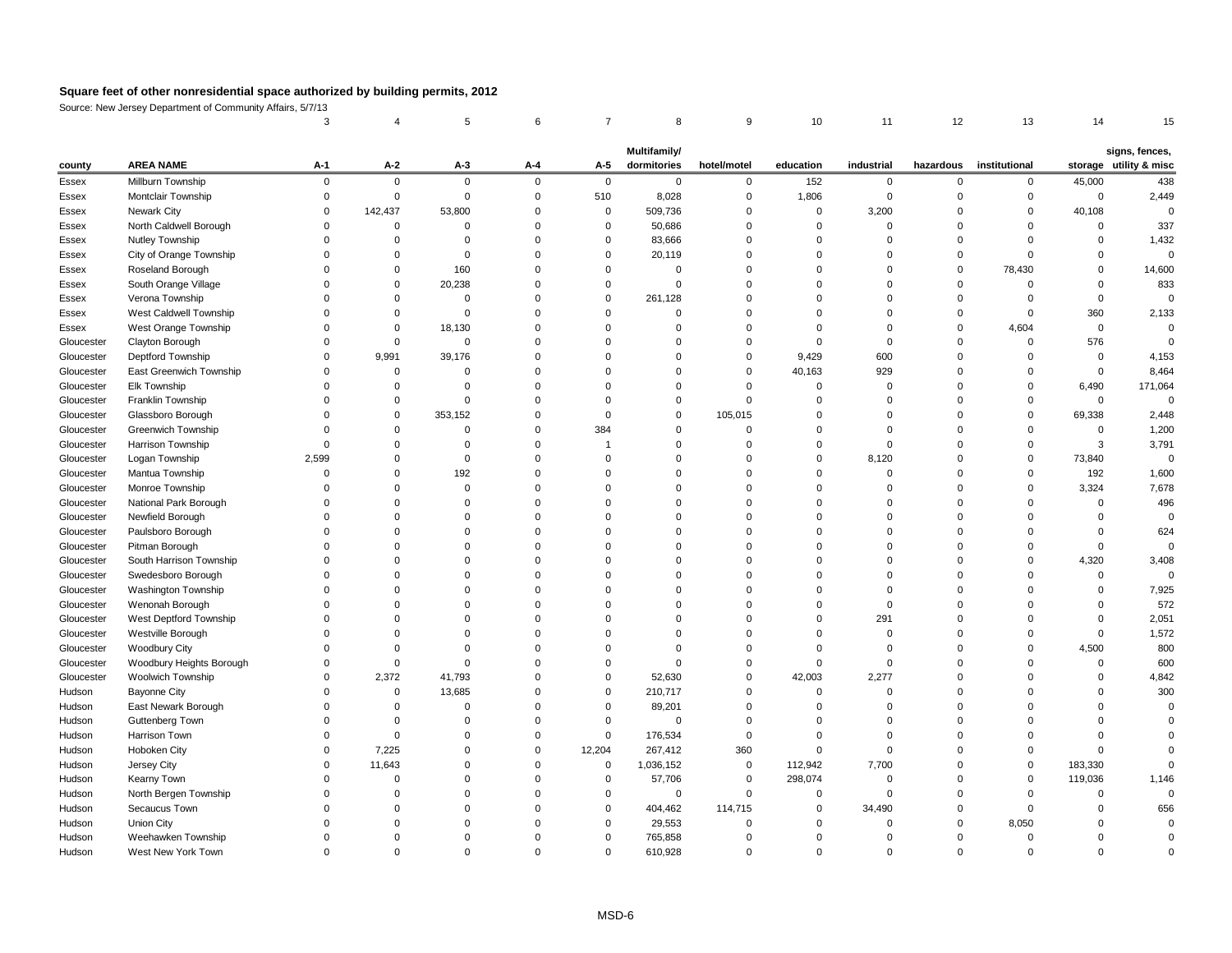Source: New Jersey Department of Community Affairs, 5/7/13 3 4 5 6 7 8 9 10 11 12 13 14 15

|           |                             |       |              |             |          |          | <b>Multifamily/</b> |                |           |            |          |                         |             | signs, fences,         |
|-----------|-----------------------------|-------|--------------|-------------|----------|----------|---------------------|----------------|-----------|------------|----------|-------------------------|-------------|------------------------|
| county    | <b>AREA NAME</b>            | $A-1$ | $A-2$        | $A-3$       | $A - 4$  | $A-5$    | dormitories         | hotel/motel    | education | industrial |          | hazardous institutional |             | storage utility & misc |
| Hunterdon | Alexandria Township         |       | $\Omega$     | $\mathbf 0$ | $\Omega$ | $\Omega$ |                     | $\Omega$       | 0         | $\Omega$   |          | $\mathbf{0}$            | $\Omega$    | 96,003                 |
| Hunterdon | <b>Bethlehem Township</b>   |       |              |             |          |          |                     |                |           |            |          | $\Omega$                | 4,802       | 1,851                  |
| Hunterdon | <b>Bloomsbury Borough</b>   |       |              |             |          |          |                     |                |           |            |          |                         |             |                        |
| Hunterdon | Califon Borough             |       |              |             |          |          |                     |                |           |            |          |                         |             | 192                    |
| Hunterdon | <b>Clinton Town</b>         |       |              |             |          |          |                     |                |           |            |          |                         |             |                        |
| Hunterdon | <b>Clinton Township</b>     |       |              |             |          |          |                     |                |           |            |          | 9,500                   |             | 1,688                  |
| Hunterdon | Delaware Township           |       |              |             |          |          |                     |                |           |            |          | -0                      | 4,188       | 2,636                  |
| Hunterdon | East Amwell Township        |       |              |             |          |          |                     |                |           |            |          |                         |             | 7,232                  |
| Hunterdon | Flemington Borough          |       |              |             |          |          |                     |                |           |            |          |                         |             | 0                      |
| Hunterdon | Franklin Township           |       |              |             |          |          |                     |                |           |            |          |                         | 25,488      | 11,432                 |
| Hunterdon | Frenchtown Borough          |       |              |             |          |          |                     |                |           |            |          |                         | 9,344       |                        |
| Hunterdon | Glen Gardner Borough        |       |              |             |          |          |                     |                |           |            |          |                         |             |                        |
| Hunterdon | Hampton Borough             |       |              |             |          |          |                     |                |           |            |          |                         |             |                        |
| Hunterdon | High Bridge Borough         |       |              |             |          |          |                     |                |           |            |          |                         |             |                        |
| Hunterdon | <b>Holland Township</b>     |       |              |             |          |          |                     |                |           |            |          |                         |             | 2,087                  |
| Hunterdon | Kingwood Township           |       |              |             |          |          |                     |                | 1,044     |            |          |                         |             | 9,218                  |
| Hunterdon | Lambertville City           |       |              |             |          |          |                     |                |           |            |          |                         |             |                        |
| Hunterdon | Lebanon Borough             |       |              |             |          |          |                     |                |           |            |          |                         |             |                        |
| Hunterdon | Lebanon Township            |       |              |             |          |          |                     |                | 0         |            |          |                         |             | 21,539                 |
| Hunterdon | Milford Borough             |       |              |             |          |          |                     |                |           |            |          |                         |             | 327                    |
| Hunterdon | Raritan Township            |       |              | 396         |          |          |                     |                |           |            |          |                         | $\Omega$    | 26,682                 |
| Hunterdon | Readington Township         |       |              | 0           |          | $\Omega$ | 39,552              |                |           |            |          |                         | 3,712       | 17,758                 |
| Hunterdon | Stockton Borough            |       |              |             |          |          |                     |                |           |            |          |                         |             |                        |
| Hunterdon | Tewksbury Township          |       |              |             |          |          |                     |                |           |            |          |                         |             | 10,956                 |
| Hunterdon | Union Township              |       |              |             |          |          |                     |                |           |            |          |                         |             | 6,955                  |
| Hunterdon | <b>West Amwell Township</b> |       |              |             |          |          |                     |                |           |            |          |                         | 7,602       | 5,346                  |
| Mercer    | East Windsor Township       |       |              |             |          |          |                     |                |           |            |          |                         | 60,211      | 1,536                  |
| Mercer    | Ewing Township              |       | 152          | 1,750       |          | 0        | 135,410             |                |           |            | O        | 6,480                   | 2,820       |                        |
| Mercer    | Hamilton Township           |       | $\Omega$     |             |          |          | 73,260              |                |           |            |          |                         |             | 624                    |
| Mercer    | Hightstown Borough          |       |              |             |          |          |                     |                |           | 1,276      |          |                         |             | 1,114                  |
| Mercer    | Hopewell Borough            |       |              | 628         |          |          |                     |                |           | 420        |          |                         |             | 468                    |
| Mercer    | Hopewell Township           |       |              |             |          | $\Omega$ | 91,500              |                |           |            |          |                         |             | 60,779                 |
| Mercer    | Lawrence Township           |       | 8,705        |             |          |          |                     |                |           |            |          |                         | 11,065      | 7,474                  |
| Mercer    | Pennington Borough          |       | $\Omega$     |             |          |          |                     |                |           |            |          |                         | $\Omega$    | 742                    |
| Mercer    | Princeton Borough           |       |              |             |          |          | 2,940               |                |           |            |          |                         | 1,875       | 374                    |
| Mercer    | Princeton Township          |       | $\mathbf{0}$ | 47,168      |          | 81,873   | 15,650              |                |           |            |          |                         |             | 660                    |
| Mercer    | <b>Trenton City</b>         |       |              | $\mathbf 0$ | 9,606    |          |                     |                |           |            |          | 1,558                   |             |                        |
| Mercer    | Robbinsville Township       |       | $\Omega$     | 12,888      |          | $\Omega$ | 76,167              |                |           | 7,988      |          | $\mathbf 0$             | 373,091     | 1,296                  |
| Mercer    | West Windsor Township       |       |              |             |          | $\Omega$ | 324,025             |                |           |            |          |                         | 62,040      | 3,091                  |
| Middlesex | Carteret Borough            |       |              |             |          |          |                     |                | 0         | 13,800     |          |                         | 18,417      |                        |
| Middlesex | Cranbury Township           |       | 960          | 0           |          |          |                     |                |           |            |          |                         | 8,400       |                        |
| Middlesex | Dunellen Borough            |       | $\Omega$     | 3,069       |          |          |                     |                |           |            |          |                         |             | 712                    |
| Middlesex | East Brunswick Township     | 4,800 | $\Omega$     | $\Omega$    |          |          |                     |                |           | 2,000      |          |                         |             |                        |
| Middlesex | Edison Township             |       | 7,159        | 7,309       |          |          |                     |                |           |            | 0        | 115,951                 | 33,300      | 1,752                  |
| Middlesex | Helmetta Borough            |       |              |             |          |          |                     |                |           |            |          | $\Omega$                |             | 0                      |
| Middlesex | Highland Park Borough       |       | $\Omega$     |             |          |          |                     |                |           |            |          |                         |             | 2,666                  |
| Middlesex | Jamesburg Borough           |       | 0            | 0           | 0        |          |                     | $\overline{0}$ | 0         | 0          | $\Omega$ |                         | $\mathbf 0$ | 1,317                  |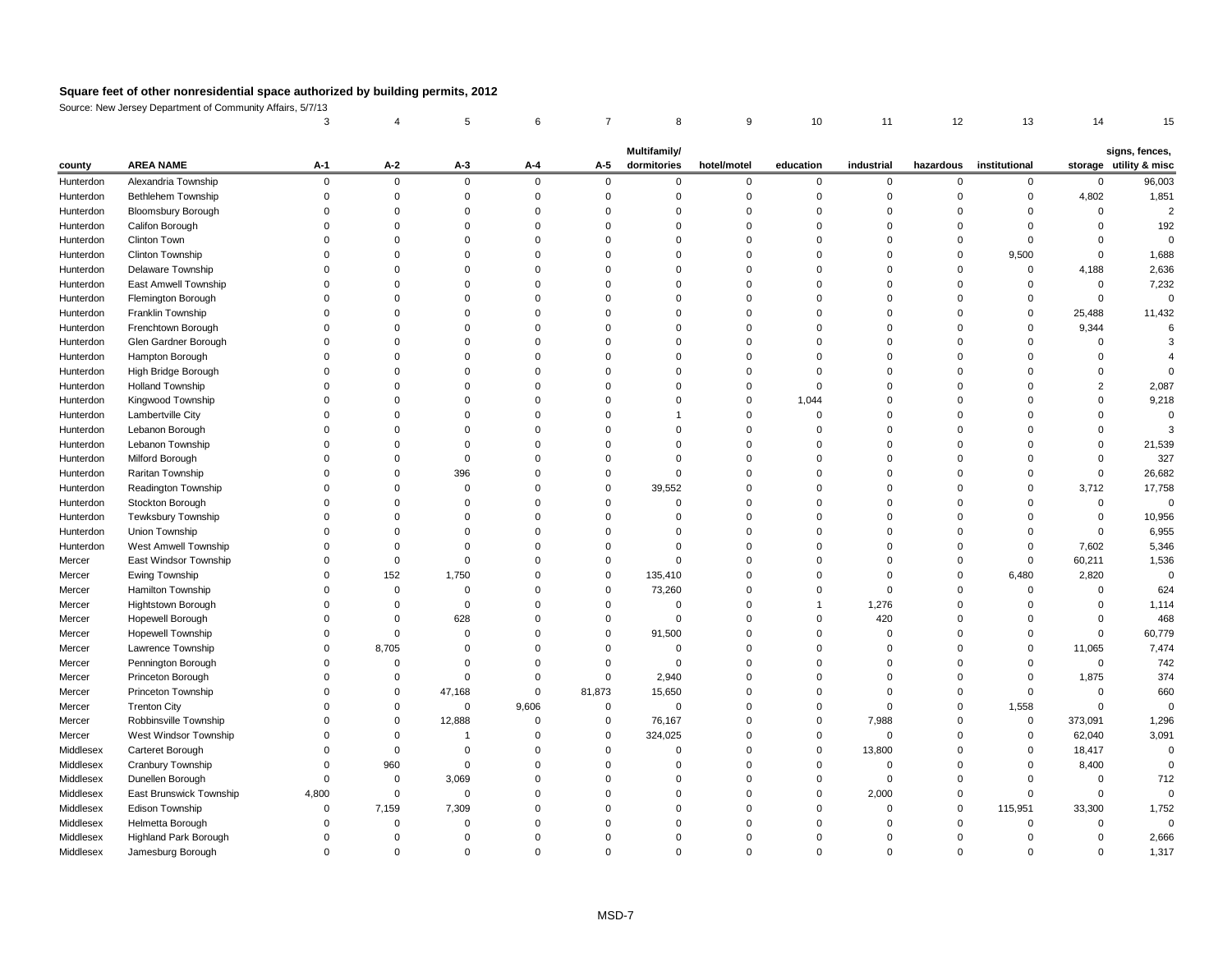Source: New Jersey Department of Community Affairs, 5/7/13

|           |                              |          |                |          |                |          | <b>Multifamily/</b> |             |              |             |          |                         |              | signs, fences,         |
|-----------|------------------------------|----------|----------------|----------|----------------|----------|---------------------|-------------|--------------|-------------|----------|-------------------------|--------------|------------------------|
| county    | <b>AREA NAME</b>             | $A-1$    | $A-2$          | $A-3$    | $A-4$          | $A-5$    | dormitories         | hotel/motel | education    | industrial  |          | hazardous institutional |              | storage utility & misc |
| Middlesex | Old Bridge Township          | $\Omega$ | $\overline{0}$ | $\Omega$ | $\overline{0}$ | 2,586    | $\mathbf 0$         | 0           | $\mathbf{0}$ | $\mathbf 0$ | $\Omega$ | $\mathbf 0$             |              | 600                    |
| Middlesex | Metuchen Borough             |          | 678            |          |                | 0        | $\Omega$            | ∩           | 274          |             |          |                         |              | 1,938                  |
| Middlesex | Middlesex Borough            |          | $\Omega$       |          |                | $\Omega$ | 3,114               |             |              |             |          |                         |              | 1,020                  |
| Middlesex | Milltown Borough             |          | 0              |          |                |          |                     |             |              |             |          |                         |              |                        |
| Middlesex | Monroe Township              |          | $\Omega$       | 7,025    |                | 0        | 43,564              |             |              |             |          |                         | 2,400        | 13,756                 |
| Middlesex | New Brunswick City           |          | $\Omega$       |          |                |          | 46,242              |             |              |             |          |                         |              |                        |
| Middlesex | North Brunswick Township     |          | 600            |          |                |          |                     |             |              |             |          | 10,586                  |              | 1,242                  |
| Middlesex | Perth Amboy City             |          | 0              | 3,219    |                |          | $\Omega$            |             |              |             |          | 0                       |              | 440                    |
| Middlesex | Piscataway Township          |          | 0              | 3,660    |                | 1,451    | 182,010             |             |              |             |          | 2,505                   | 62,732       | 580                    |
| Middlesex | Plainsboro Township          |          | $\Omega$       |          |                | 0        | 0                   |             |              |             |          | 0                       | 75,752       |                        |
| Middlesex | Sayreville Borough           |          | $\Omega$       |          |                | $\Omega$ | 266,098             |             |              | 7,061       |          | $\Omega$                | <sup>0</sup> | 950                    |
| Middlesex | South Amboy City             |          |                |          |                |          | $\Omega$            |             |              |             |          | 92,750                  |              | 288                    |
| Middlesex | South Brunswick Township     |          |                |          |                | $\Omega$ | 10,435              |             |              |             |          |                         |              | 42,500                 |
| Middlesex | South Plainfield Borough     |          | ∩              |          |                |          |                     |             |              |             |          |                         |              | 4,396                  |
| Middlesex | South River Borough          |          | 321            | 1,750    |                |          |                     |             |              |             |          |                         |              |                        |
| Middlesex | Spotswood Borough            |          | $\Omega$       |          |                |          |                     |             |              |             |          |                         |              |                        |
| Middlesex | Woodbridge Township          |          | 292            |          |                | $\Omega$ | 208,388             |             |              |             |          | 29,940                  | 26,142       | 4,695                  |
| Monmouth  | Allenhurst Borough           |          | $\Omega$       |          |                |          |                     |             |              |             |          |                         |              |                        |
| Monmouth  | Allentown Borough            |          | $\Omega$       |          |                |          |                     |             |              |             |          |                         |              |                        |
| Monmouth  | Asbury Park City             |          |                |          |                |          |                     |             |              |             |          |                         |              |                        |
| Monmouth  | Atlantic Highlands Borough   |          |                |          |                |          |                     |             |              |             |          | $\Omega$                | 36,283       | 121                    |
| Monmouth  | Avon-by-the-Sea Borough      |          |                |          |                |          |                     |             |              |             |          |                         |              | 2,734                  |
| Monmouth  | <b>Belmar Borough</b>        |          |                |          |                |          |                     |             |              |             |          |                         |              | 1,452                  |
| Monmouth  | <b>Bradley Beach Borough</b> |          |                |          |                |          |                     |             |              |             |          |                         |              | 120                    |
| Monmouth  | <b>Brielle Borough</b>       |          | 6,246          |          |                |          |                     |             |              |             |          |                         |              | 476                    |
| Monmouth  | <b>Colts Neck Township</b>   |          |                |          |                | 2,172    |                     |             |              |             |          |                         | 5,693        | 988                    |
| Monmouth  | Deal Borough                 |          | ∩              |          |                |          |                     |             |              |             |          |                         | $\Omega$     |                        |
| Monmouth  | Eatontown Borough            |          |                | 13,030   |                |          |                     |             |              |             |          |                         | 2,901        | 168                    |
| Monmouth  | Englishtown Borough          |          |                |          |                |          | 44,822              |             |              |             |          |                         |              | 1,156                  |
| Monmouth  | Fair Haven Borough           |          |                |          |                |          |                     |             |              |             |          |                         |              |                        |
| Monmouth  | Farmingdale Borough          |          |                |          |                |          |                     |             |              | 1,750       |          |                         |              | 790                    |
| Monmouth  | Freehold Borough             |          |                |          |                |          |                     |             |              |             |          |                         |              | 376                    |
| Monmouth  | Freehold Township            |          |                |          |                |          |                     | 235         |              |             |          | 8,352                   |              | 8,700                  |
| Monmouth  | <b>Highlands Borough</b>     |          |                |          |                |          |                     | ∩           |              |             |          | $\Omega$                |              |                        |
| Monmouth  | <b>Holmdel Township</b>      |          | $\Omega$       | 26,596   |                |          |                     |             |              | 193,215     |          |                         |              | 382                    |
| Monmouth  | Howell Township              |          | 3,616          | 3,682    |                | $\Omega$ | 288,704             |             |              |             |          | $\Omega$                | 12,509       | 13,968                 |
| Monmouth  | Interlaken Borough           |          |                |          |                |          | $\Omega$            |             |              |             |          |                         |              |                        |
| Monmouth  | Keansburg Borough            |          |                |          |                |          | 11,445              |             |              |             |          |                         |              |                        |
| Monmouth  | Keyport Borough              |          |                |          |                |          |                     |             |              |             |          |                         |              | 2,480                  |
| Monmouth  | Little Silver Borough        |          |                |          |                |          |                     |             |              |             |          |                         | 1,247        | 2,014                  |
| Monmouth  | Loch Arbour Village          |          |                |          |                |          |                     |             |              |             |          |                         |              |                        |
| Monmouth  | Long Branch City             |          |                | 9,000    |                |          | 141,803             |             |              |             |          |                         |              | 1,574                  |
| Monmouth  | Manalapan Township           |          |                |          |                |          |                     |             |              |             |          |                         |              |                        |
| Monmouth  | Manasquan Borough            |          |                |          |                |          |                     |             |              |             |          |                         |              | 22                     |
| Monmouth  | Marlboro Township            |          | 3,650          | 6,400    |                |          | 43,401              |             |              |             |          | 8,352                   |              | 12,890                 |
| Monmouth  | Matawan Borough              |          | 0              |          |                |          |                     |             |              |             |          |                         |              | 240                    |
| Monmouth  | Aberdeen Township            |          | 0              | 0        | 54,820         |          | 0                   | 0           |              | $\Omega$    |          |                         |              | 576                    |
|           |                              |          |                |          |                |          |                     |             |              |             |          |                         |              |                        |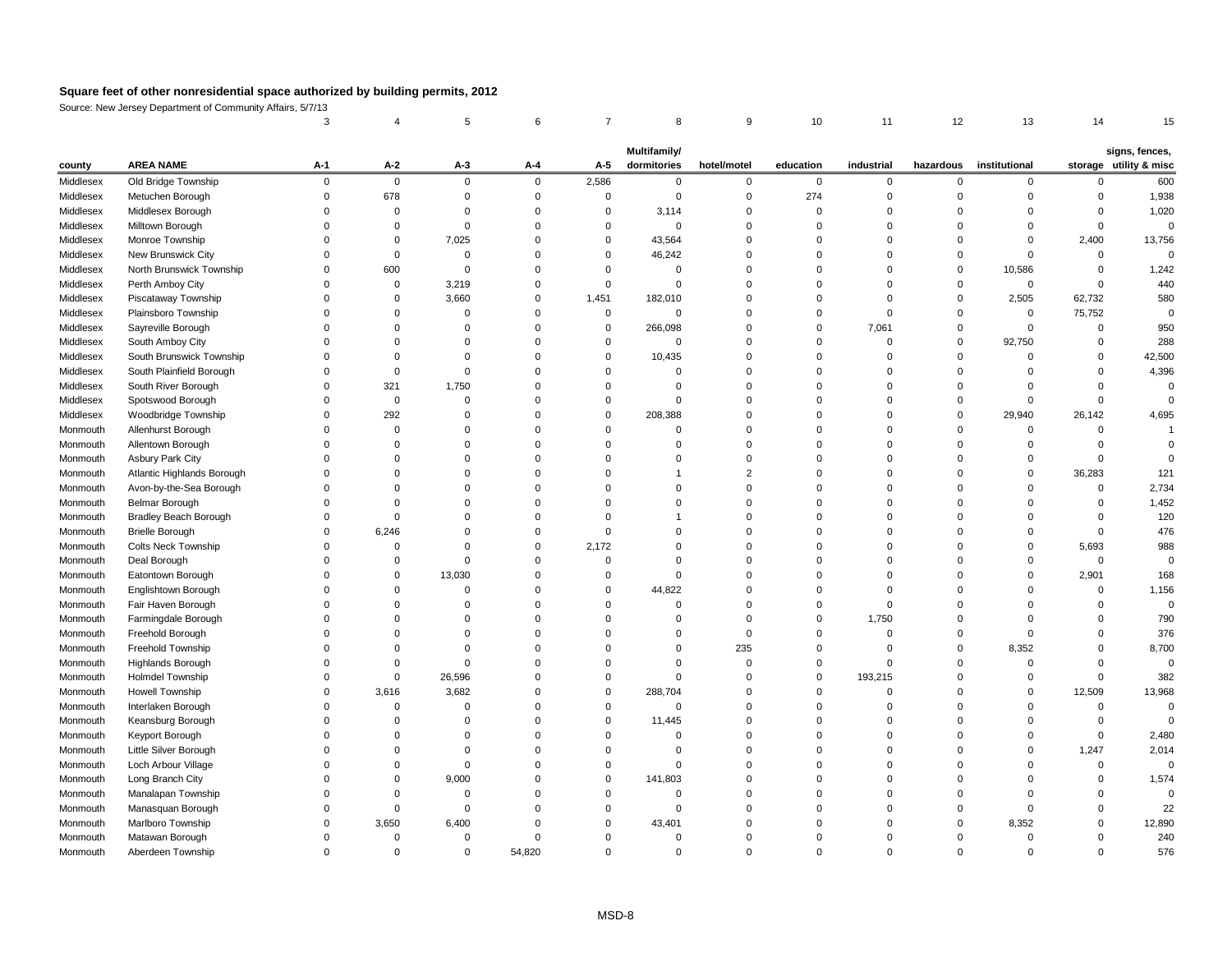Source: New Jersey Department of Community Affairs, 5/7/13

|               |                                |       |                |             |          |             | Multifamily/ |             |           |            |           |               |          | signs, fences,         |
|---------------|--------------------------------|-------|----------------|-------------|----------|-------------|--------------|-------------|-----------|------------|-----------|---------------|----------|------------------------|
| county        | <b>AREA NAME</b>               | $A-1$ | $A-2$          | $A-3$       | $A-4$    | $A-5$       | dormitories  | hotel/motel | education | industrial | hazardous | institutional |          | storage utility & misc |
| Monmouth      | Middletown Township            |       | $\overline{0}$ | $\mathbf 0$ | $\Omega$ | $\mathbf 0$ | $\Omega$     | 0           | 0         | $\Omega$   | $\Omega$  | $\mathbf 0$   |          |                        |
| Monmouth      | Millstone Township             |       |                |             |          |             |              |             |           |            |           | 5,940         |          | 54,970                 |
| Monmouth      | Monmouth Beach Borough         |       |                |             |          |             |              |             |           |            |           | ∩             |          | 2,397                  |
| Monmouth      | Neptune Township               |       |                |             |          | 6,118       |              | 1,930       |           |            |           |               |          | 6,874                  |
| Monmouth      | Neptune City Borough           |       |                |             |          |             |              |             |           |            |           |               |          |                        |
| Monmouth      | <b>Tinton Falls Borough</b>    |       |                |             |          |             | 64,932       |             |           |            |           |               |          | 500                    |
| Monmouth      | Ocean Township                 |       | 0              | 3,109       |          | $\Omega$    | ∩            |             |           |            |           |               |          | 26,490                 |
| Monmouth      | Oceanport Borough              |       |                |             |          |             |              |             |           |            |           |               |          | 288                    |
| Monmouth      | <b>Hazlet Township</b>         |       |                |             |          |             |              |             |           |            |           |               |          |                        |
| Monmouth      | Red Bank Borough               |       | 1,216          |             |          |             |              |             |           |            |           | 0             | 92,400   | 2,224                  |
| Monmouth      | Roosevelt Borough              |       | $\Omega$       |             |          |             |              |             |           |            |           | $\Omega$      |          |                        |
| Monmouth      | Rumson Borough                 |       |                |             |          |             |              |             |           |            |           |               |          |                        |
| Monmouth      | Sea Bright Borough             |       |                |             |          |             |              |             |           |            |           |               |          |                        |
| Monmouth      | Sea Girt Borough               |       |                |             |          |             |              |             |           |            |           |               |          | 494                    |
| Monmouth      | Shrewsbury Borough             |       |                |             |          |             |              |             |           |            |           |               |          |                        |
| Monmouth      | <b>Shrewsbury Township</b>     |       |                |             |          |             |              |             |           |            |           |               |          |                        |
| Monmouth      | Lake Como Borough              |       | 329            | 1,475       |          |             |              |             |           |            |           |               |          | 952                    |
| Monmouth      | Spring Lake Borough            |       |                |             |          |             |              |             |           |            |           |               |          | 14                     |
| Monmouth      | Spring Lake Heights Boro       |       |                |             |          |             |              |             |           |            |           |               |          | 14,019                 |
| Monmouth      | Union Beach Borough            |       |                |             |          |             |              |             |           |            |           |               |          |                        |
| Monmouth      | <b>Upper Freehold Township</b> |       | 2,927          |             |          |             |              |             |           |            |           | $\Omega$      | 1,440    | 23,018                 |
| Monmouth      | Wall Township                  |       | 0              | 21,467      |          |             |              |             |           |            |           | ∩             | 2,187    | 24,556                 |
| Monmouth      | West Long Branch Borough       |       |                |             |          |             |              |             |           |            |           |               |          | 4,320                  |
| <b>Morris</b> | <b>Boonton Town</b>            |       |                |             |          |             |              |             |           |            |           |               |          | 598                    |
| Morris        | <b>Boonton Township</b>        |       |                |             |          |             |              |             |           |            |           |               |          | 2,250,000              |
| Morris        | <b>Butler Borough</b>          |       |                |             |          |             |              |             |           |            |           |               |          |                        |
| Morris        | Chatham Borough                |       |                |             |          |             |              |             |           |            |           |               |          | 2,007                  |
| Morris        | Chatham Township               |       |                |             |          |             |              |             |           |            |           |               |          |                        |
| <b>Morris</b> | Chester Borough                |       |                |             |          |             |              |             |           |            |           |               |          |                        |
| <b>Morris</b> | <b>Chester Township</b>        |       |                |             |          |             | 0            |             | 2,300     |            |           |               |          | 7,516                  |
| Morris        | Denville Township              |       | 1,103          |             |          |             | 4,389        |             |           |            |           |               |          | 6,882                  |
| Morris        | Dover Town                     |       | $\overline{0}$ |             |          |             |              |             |           |            |           |               |          |                        |
| <b>Morris</b> | East Hanover Township          |       | 5,250          |             |          |             | ∩            |             |           | 420        |           |               |          |                        |
| <b>Morris</b> | Florham Park Borough           |       | 2,050          |             |          | $\Omega$    | 35,280       |             |           |            |           | $\Omega$      | 35,280   |                        |
| Morris        | Hanover Township               |       |                |             | 7,100    | $\Omega$    | 176,561      |             |           |            |           | $\Omega$      | 3,120    | 1,440                  |
| Morris        | <b>Harding Township</b>        |       |                |             |          | ∩           | ∩            |             |           |            |           |               | $\Omega$ | 1,175                  |
| <b>Morris</b> | Jefferson Township             |       |                |             |          |             |              |             |           |            |           |               |          | 13,324                 |
| <b>Morris</b> | Kinnelon Borough               |       |                |             |          |             |              |             |           |            |           | ∩             |          | $\Omega$               |
| <b>Morris</b> | Lincoln Park Borough           |       |                |             |          |             |              |             |           |            |           | 60,302        |          |                        |
| <b>Morris</b> | Madison Borough                |       |                |             |          |             |              |             |           |            |           |               |          | 14,049                 |
| <b>Morris</b> | Mendham Borough                |       |                |             |          |             |              |             |           |            |           |               |          | 1,224                  |
| Morris        | Mendham Township               |       |                |             |          |             |              |             |           |            |           |               |          | 2,329                  |
| <b>Morris</b> | Mine Hill Township             |       |                |             |          |             |              |             |           |            |           |               |          | $\mathbf 0$            |
| Morris        | Montville Township             |       | 51,574         |             |          |             |              |             |           |            |           |               |          | 13,380                 |
| Morris        | Morris Township                |       |                |             |          |             |              |             |           |            |           | $\Omega$      | 22,800   | 1,028                  |
| Morris        | Morris Plains Borough          |       | 0              |             |          |             |              |             |           |            |           |               |          | 0                      |
| Morris        | Morristown Town                |       | 0              |             |          | 0           | 5,326        |             |           |            |           |               |          | 911                    |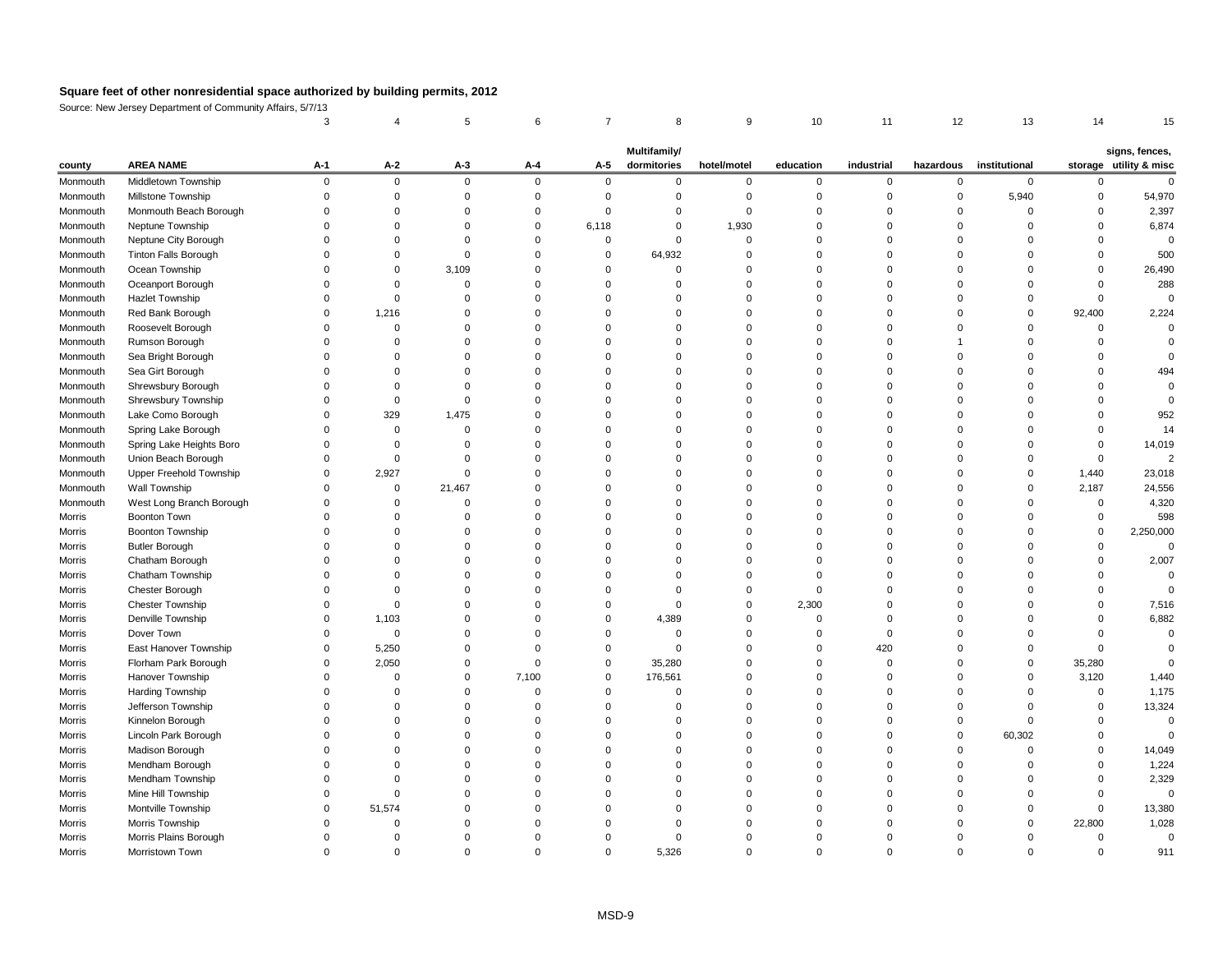Source: New Jersey Department of Community Affairs, 5/7/13

| county        | <b>AREA NAME</b>           | $A-1$ | $A-2$    | $A-3$       | $A-4$    | $A-5$    | <b>Multifamily/</b><br>dormitories | hotel/motel | education | industrial | hazardous | institutional |             | signs, fences,<br>storage utility & misc |
|---------------|----------------------------|-------|----------|-------------|----------|----------|------------------------------------|-------------|-----------|------------|-----------|---------------|-------------|------------------------------------------|
| Morris        | Mountain Lakes Borough     |       | $\Omega$ | $\mathbf 0$ | $\Omega$ | $\Omega$ |                                    |             |           |            |           | $\Omega$      |             |                                          |
| <b>Morris</b> | Mount Arlington Borough    |       |          | $\Omega$    |          |          |                                    |             |           |            |           | $\Omega$      | 46,725      |                                          |
| <b>Morris</b> | Mount Olive Township       |       | 315      | 5,546       |          |          |                                    |             |           |            |           | $\Omega$      | 17,034      | 2,340                                    |
| <b>Morris</b> | Netcong Borough            |       |          |             |          |          |                                    |             |           |            |           |               | $\Omega$    |                                          |
| Morris        | Parsippany-Troy Hills Twp  |       |          |             |          |          |                                    |             |           |            |           |               | 4,338       | 2,880                                    |
| <b>Morris</b> | Long Hill Township         |       |          | 416         |          |          | 198                                |             |           |            |           |               | $\Omega$    | 2,190                                    |
| <b>Morris</b> | Pequannock Township        |       |          |             |          |          |                                    |             |           |            |           | $\Omega$      | 88,320      | 5,680                                    |
| <b>Morris</b> | Randolph Township          |       |          |             |          |          |                                    |             |           |            |           |               | 34,980      |                                          |
| Morris        | Riverdale Borough          |       |          |             |          |          | 64,494                             |             |           |            |           |               |             |                                          |
| <b>Morris</b> | Rockaway Borough           |       |          |             |          |          |                                    |             |           |            |           |               |             | 2,236                                    |
| Morris        | Rockaway Township          |       |          | 6,169       |          |          | 31,113                             |             | 160       |            |           |               |             | 22,125                                   |
| <b>Morris</b> | Roxbury Township           |       |          |             |          |          |                                    |             |           |            |           |               |             |                                          |
| <b>Morris</b> | Victory Gardens Borough    |       |          |             |          |          |                                    |             |           |            |           |               |             |                                          |
| Morris        | Washington Township        |       |          |             |          |          |                                    |             |           |            |           |               |             |                                          |
| Morris        | Wharton Borough            |       |          |             |          |          |                                    |             |           |            |           |               |             |                                          |
| Ocean         | Barnegat Light Borough     |       |          |             |          |          |                                    |             |           |            |           |               |             |                                          |
| Ocean         | Bay Head Borough           |       |          |             |          |          |                                    |             |           |            |           |               |             |                                          |
| Ocean         | Beach Haven Borough        |       |          |             |          |          |                                    |             |           |            |           |               |             |                                          |
| Ocean         | Beachwood Borough          |       |          |             |          |          |                                    |             |           |            |           |               |             | 9,505                                    |
| Ocean         | <b>Berkeley Township</b>   |       |          |             |          |          |                                    |             |           |            |           |               |             | 920                                      |
| Ocean         | <b>Brick Township</b>      |       |          |             |          |          | 46,936                             |             |           |            |           | 139,878       |             | 10,644                                   |
| Ocean         | Toms River Township        |       | 9,410    | 3,269       |          |          |                                    |             |           |            |           | $\Omega$      |             | 3,538                                    |
| Ocean         | Eagleswood Township        |       |          |             |          |          |                                    |             |           |            |           | $\Omega$      | 28,687      | 6,257                                    |
| Ocean         | Harvey Cedars Borough      |       |          |             |          |          |                                    |             |           |            |           |               |             |                                          |
| Ocean         | Island Heights Borough     |       |          |             |          |          |                                    |             |           |            |           | $\Omega$      | 1,750       | 6,024                                    |
| Ocean         | Jackson Township           |       |          | 1,023       |          | 5,640    |                                    |             |           |            |           |               | 12,340      | 21,282                                   |
| Ocean         | Lacey Township             |       |          |             |          |          |                                    |             |           |            |           |               |             | 8,276                                    |
| Ocean         | Lakehurst Borough          |       |          |             |          |          |                                    |             |           |            |           |               |             | 672                                      |
| Ocean         | Lakewood Township          |       |          | 38,372      |          |          | 40,000                             |             | 129,969   |            |           | $\Omega$      | 16,038      | 2,329                                    |
| Ocean         | Lavallette Borough         |       |          |             |          |          |                                    |             |           |            |           |               |             | 596                                      |
| Ocean         | Little Egg Harbor Township |       |          |             |          |          | 9,095                              |             |           |            |           |               |             |                                          |
| Ocean         | Long Beach Township        |       |          |             |          | 408      |                                    | 2,112       |           |            |           |               |             |                                          |
| Ocean         | Manchester Township        |       |          |             |          |          |                                    |             |           |            |           |               |             |                                          |
| Ocean         | Mantoloking Borough        |       |          |             |          |          |                                    |             |           |            |           |               |             |                                          |
| Ocean         | Ocean Township             |       |          |             |          |          |                                    |             |           |            |           |               | 163         | 3,838                                    |
| Ocean         | Ocean Gate Borough         |       |          |             |          |          |                                    |             |           |            |           |               |             | 1,842                                    |
| Ocean         | Pine Beach Borough         |       |          |             |          |          |                                    |             |           |            |           |               |             | 0                                        |
| Ocean         | Plumsted Township          |       |          |             |          |          |                                    |             |           |            |           |               | 3,200       | 12,316                                   |
| Ocean         | Point Pleasant Borough     |       |          | 110         |          |          |                                    |             |           |            |           |               |             | 567                                      |
| Ocean         | Point Pleasant Beach Boro  |       |          |             |          |          |                                    |             |           |            |           |               |             |                                          |
| Ocean         | Seaside Heights Borough    |       | 6,944    |             |          |          | 28,114                             |             |           |            |           |               |             |                                          |
| Ocean         | Seaside Park Borough       |       |          |             |          |          |                                    |             |           |            |           |               |             |                                          |
| Ocean         | Ship Bottom Borough        |       |          |             |          |          |                                    |             |           |            |           |               |             |                                          |
| Ocean         | South Toms River Borough   |       |          |             |          |          |                                    |             |           |            |           |               |             | 1,642                                    |
| Ocean         | <b>Stafford Township</b>   |       |          |             |          | $\Omega$ | 105,720                            |             |           |            |           |               | 1,403       | 17,426                                   |
| Ocean         | Surf City Borough          |       |          |             |          |          |                                    |             |           |            |           |               | $\mathbf 0$ | 173                                      |
| Ocean         | Tuckerton Borough          |       |          |             | $\Omega$ |          |                                    | 0           |           |            |           |               | $\Omega$    | 236,160                                  |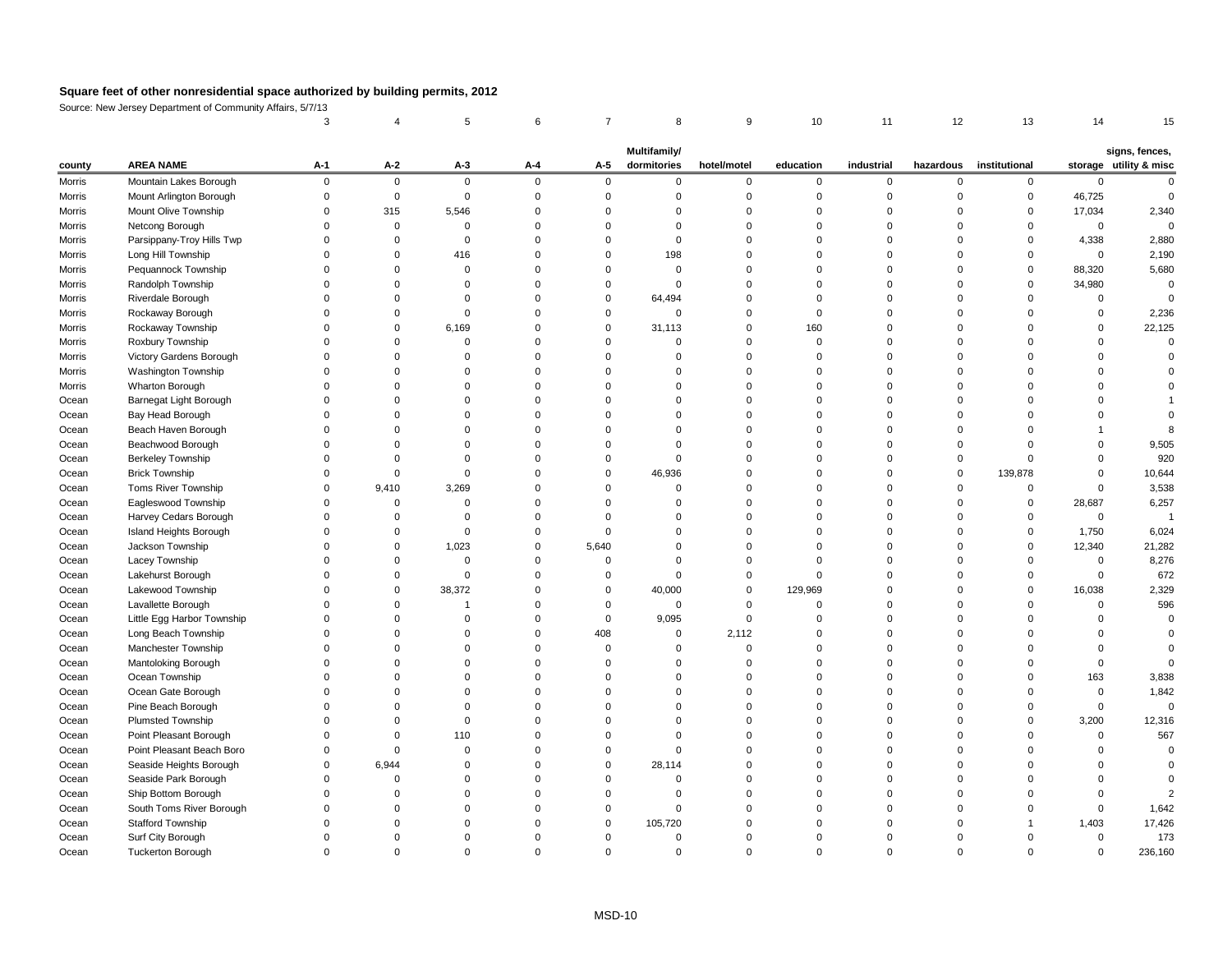Source: New Jersey Department of Community Affairs, 5/7/13 3 4 5 6 7 8 9 10 11 12 13 14 15

|          |                               |             |                |        |                |                | <b>Multifamily/</b> |             |           |                |           |               |          |                                          |
|----------|-------------------------------|-------------|----------------|--------|----------------|----------------|---------------------|-------------|-----------|----------------|-----------|---------------|----------|------------------------------------------|
| county   | <b>AREA NAME</b>              | $A-1$       | $A-2$          | $A-3$  | $A-4$          | $A-5$          | dormitories         | hotel/motel | education | industrial     | hazardous | institutional |          | signs, fences,<br>storage utility & misc |
| Ocean    | <b>Barnegat Township</b>      | $\mathbf 0$ | $\overline{0}$ | 2,416  | $\overline{0}$ | $\overline{0}$ | 198,424             | $\mathbf 0$ | 0         | $\overline{0}$ | $\Omega$  | $\Omega$      | 1,800    | 8,006                                    |
| Passaic  | <b>Bloomingdale Borough</b>   |             | 0              |        |                | 0              | 11,634              |             |           |                |           |               |          | 2,492                                    |
| Passaic  | <b>Clifton City</b>           |             |                |        |                | $\Omega$       | 172,230             |             |           |                |           |               |          | 3,534                                    |
| Passaic  | Haledon Borough               |             |                |        |                |                |                     |             |           |                |           |               |          |                                          |
| Passaic  | Hawthorne Borough             |             |                |        |                |                |                     |             |           |                |           |               |          | 1,710                                    |
| Passaic  | Little Falls Township         |             |                |        |                |                |                     |             |           |                |           |               | 540      | 1,548                                    |
| Passaic  | North Haledon Borough         |             | 0              | 4,944  |                |                |                     |             |           |                |           |               |          |                                          |
| Passaic  | Passaic City                  |             |                |        |                |                | 74,381              |             |           |                |           |               |          | 224                                      |
| Passaic  | Paterson City                 |             |                |        |                |                | 50,482              |             |           | 12,262         |           |               | 12,878   | 954                                      |
| Passaic  | Pompton Lakes Borough         |             |                |        |                |                |                     |             |           |                |           |               |          |                                          |
| Passaic  | Prospect Park Borough         |             |                |        |                |                |                     |             |           |                |           |               |          |                                          |
| Passaic  | Ringwood Borough              |             |                |        |                |                |                     |             | 18,190    |                |           |               | 6,123    | 1,536                                    |
| Passaic  | Totowa Borough                |             |                |        |                |                |                     |             |           |                |           |               | 3,000    | 364                                      |
| Passaic  | Wanaque Borough               |             |                |        |                |                |                     |             |           |                |           |               |          | 1,858                                    |
| Passaic  | Wayne Township                |             |                |        |                |                |                     |             |           |                |           | 32,375        |          | 0                                        |
| Passaic  | West Milford Township         |             |                |        |                |                |                     |             |           |                |           |               |          | 12,828                                   |
| Passaic  | Woodland Park Borough         |             |                |        |                | 0              | 88,760              |             |           |                |           |               |          |                                          |
| Salem    | Alloway Township              |             |                |        |                |                |                     |             |           |                |           |               |          | 12,260                                   |
| Salem    | Elmer Borough                 |             |                |        |                |                |                     |             |           |                |           |               |          | 1,660                                    |
| Salem    | Elsinboro Township            |             |                |        |                |                |                     |             |           |                |           |               |          | 2,000                                    |
| Salem    | Lower Alloways Creek Twp      |             |                |        |                |                |                     |             |           |                |           |               | 2,400    | 13,133                                   |
| Salem    | Mannington Township           |             |                |        |                |                |                     |             |           |                |           |               | 2,494    | 4,982                                    |
| Salem    | Oldmans Township              |             |                |        |                |                |                     |             |           |                |           |               |          | 6,118                                    |
| Salem    | Penns Grove Borough           |             |                |        |                |                |                     |             |           |                |           |               |          | 960                                      |
| Salem    | Pennsville Township           |             |                |        |                |                |                     |             |           |                |           |               | 1,920    | 14,115                                   |
| Salem    | Pilesgrove Township           |             |                |        |                |                |                     |             |           |                |           |               | $\Omega$ | 40,962                                   |
| Salem    | Pittsgrove Township           |             |                |        |                |                |                     |             |           |                |           |               | 79,216   | 15,419                                   |
| Salem    | Quinton Township              |             |                |        |                |                |                     |             |           |                |           |               |          | 11,424                                   |
| Salem    | Salem City                    |             |                |        |                |                |                     |             |           |                |           |               | 1,000    | 1,560                                    |
| Salem    | <b>Carneys Point Township</b> |             |                |        |                |                |                     |             |           |                |           |               | $\Omega$ | 5,673                                    |
| Salem    | Upper Pittsgrove Township     |             |                |        |                |                |                     |             |           |                |           |               |          | 21,112                                   |
| Salem    | Woodstown Borough             |             |                |        |                |                |                     |             |           |                |           |               | 9,216    | 140                                      |
| Somerset | <b>Bedminster Township</b>    |             |                |        |                |                |                     |             |           |                |           |               |          |                                          |
| Somerset | Bernards Township             |             |                |        |                |                | 44                  |             |           |                |           |               |          | 13,465                                   |
| Somerset | Bernardsville Borough         |             |                |        |                |                |                     |             |           |                |           |               |          | 8,793                                    |
| Somerset | Bound Brook Borough           |             |                |        |                |                |                     |             |           |                |           | 180           |          | 760                                      |
| Somerset | Branchburg Township           |             |                |        |                |                |                     |             |           | 81,019         |           | $\Omega$      | 622      | 11,485                                   |
| Somerset | <b>Bridgewater Township</b>   |             | <sup>0</sup>   | 6,565  |                |                | 7,929               |             |           |                |           | 55,000        |          | 3,468                                    |
| Somerset | Far Hills Borough             |             |                |        |                |                | $\Omega$            |             |           |                |           |               |          |                                          |
| Somerset | Franklin Township             |             | 0              | 21,156 |                | 0              | 648,641             |             | 13,451    |                |           |               |          | 27,668                                   |
| Somerset | Green Brook Township          |             |                | 2,100  |                |                | $\Omega$            |             |           |                |           |               |          | 360                                      |
| Somerset | Hillsborough Township         |             |                | 4,927  | 22,870         |                | 487                 |             |           |                |           |               | 8,636    | 20,133                                   |
| Somerset | Manville Borough              |             |                |        |                |                |                     |             |           |                |           |               |          | 1,168                                    |
| Somerset | Millstone Borough             |             |                |        |                |                |                     |             |           |                |           |               |          |                                          |
| Somerset | Montgomery Township           |             |                |        |                |                |                     |             |           |                |           |               |          | 8,234                                    |
| Somerset | North Plainfield Borough      |             |                |        |                |                |                     |             |           |                |           |               |          |                                          |
| Somerset | Peapack and Gladstone Borou   | $\mathbf 0$ | 0              |        | 0              |                |                     | 0           |           | 0              |           |               |          |                                          |
|          |                               |             |                |        |                |                |                     |             |           |                |           |               |          |                                          |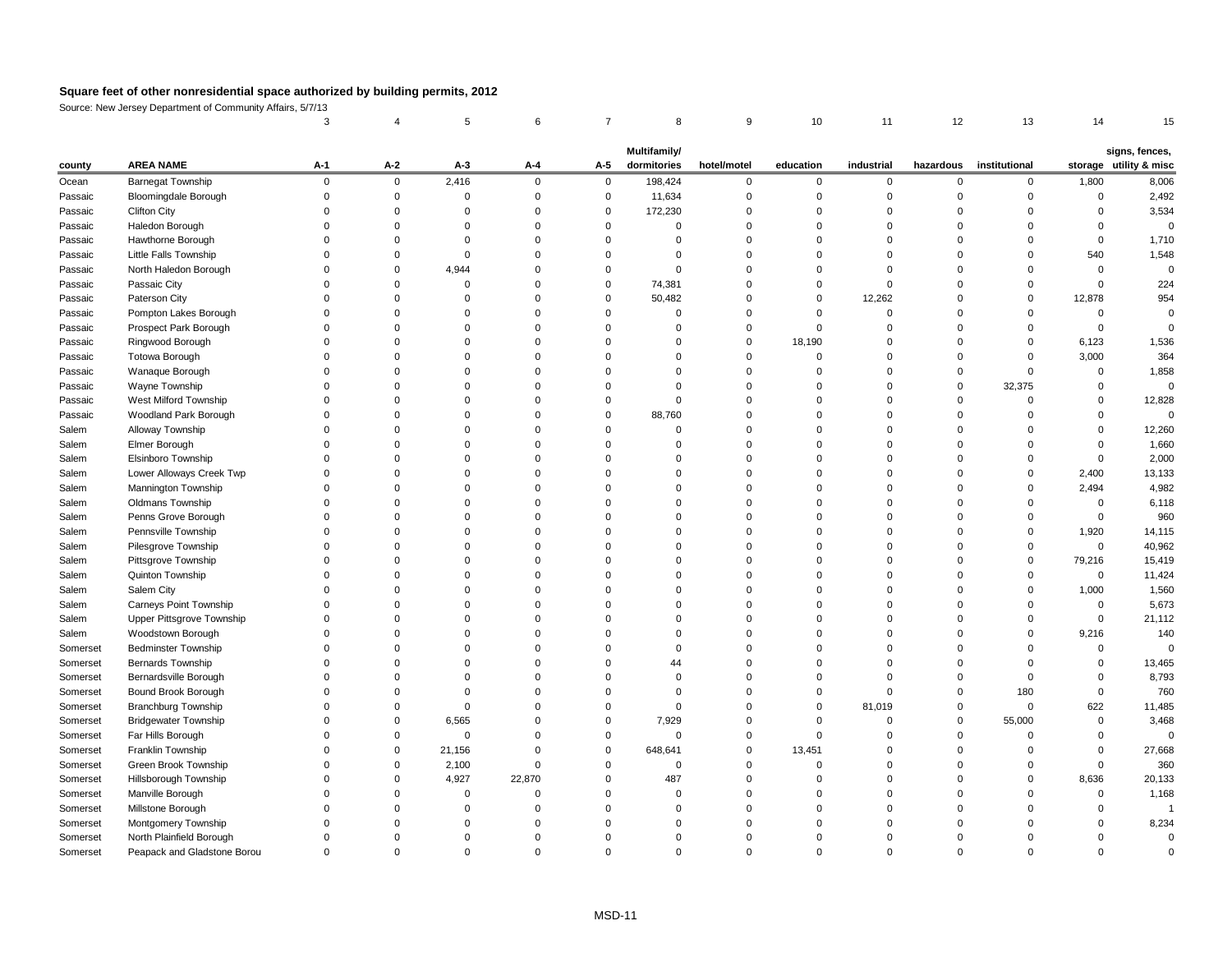Source: New Jersey Department of Community Affairs, 5/7/13

|               |                            | Multifamily/<br>signs, fences, |                |       |                |             |             |             |           |            |           |               |           |                        |
|---------------|----------------------------|--------------------------------|----------------|-------|----------------|-------------|-------------|-------------|-----------|------------|-----------|---------------|-----------|------------------------|
| county        | <b>AREA NAME</b>           | $A-1$                          | $A-2$          | $A-3$ | $A-4$          | $A-5$       | dormitories | hotel/motel | education | industrial | hazardous | institutional |           | storage utility & misc |
| Somerset      | Raritan Borough            | $\mathbf 0$                    | $\overline{0}$ | 6,689 | $\overline{0}$ | $\mathbf 0$ | 459,426     | $\Omega$    | $\Omega$  | $\Omega$   |           | $\mathbf 0$   |           |                        |
| Somerset      | Rocky Hill Borough         |                                | $\Omega$       |       |                |             | 0           |             |           |            |           |               |           |                        |
| Somerset      | Somerville Borough         | 0                              | 51,736         |       |                |             | 44,651      |             |           |            |           |               |           |                        |
| Somerset      | South Bound Brook Boro     |                                |                |       |                |             | $\Omega$    |             |           |            |           |               |           | 776                    |
| Somerset      | Warren Township            |                                |                |       |                |             |             |             |           |            |           |               |           | 12,198                 |
| Somerset      | Watchung Borough           |                                |                |       |                |             |             |             |           |            |           |               |           | 3,112                  |
| <b>Sussex</b> | Andover Borough            |                                |                |       |                |             | $\Omega$    |             |           |            |           | $\Omega$      |           | 0                      |
| <b>Sussex</b> | Andover Township           |                                |                |       |                |             |             |             |           |            |           |               | 701       | 7,627                  |
| <b>Sussex</b> | Branchville Borough        |                                |                |       |                |             |             |             |           |            |           | $\Omega$      |           |                        |
| Sussex        | Byram Township             |                                |                |       |                |             |             |             |           |            |           |               |           | 279                    |
| <b>Sussex</b> | Frankford Township         |                                |                |       |                |             |             |             |           |            |           |               |           | 1,553                  |
| Sussex        | Franklin Borough           |                                |                | 1,428 |                |             |             |             |           |            |           |               |           |                        |
| <b>Sussex</b> | Fredon Township            |                                |                |       |                |             |             |             |           |            |           | $\Omega$      | 5,990     | 4,849                  |
| <b>Sussex</b> | Green Township             |                                |                |       |                |             |             |             |           |            |           |               |           | 4,199                  |
| <b>Sussex</b> | Hamburg Borough            |                                |                |       |                |             |             |             |           |            |           |               |           | 428                    |
| Sussex        | Hampton Township           |                                | 12             |       |                |             | $\Omega$    |             |           |            |           |               |           | 4,391                  |
| <b>Sussex</b> | Hardyston Township         |                                |                |       |                |             | 65,560      |             | 0         | 36,842     |           |               |           | 1,232                  |
| <b>Sussex</b> | Hopatcong Borough          |                                |                |       |                |             |             |             |           |            |           | $\Omega$      | 1,920     | 5,871                  |
| <b>Sussex</b> | Lafayette Township         |                                |                |       |                |             |             |             |           |            |           | $\Omega$      | $\Omega$  | 18,656                 |
| <b>Sussex</b> | Montague Township          |                                |                |       |                |             |             |             |           |            |           |               |           | 7,200                  |
| <b>Sussex</b> | Newton Town                |                                |                |       |                |             |             |             |           |            |           |               |           | 168                    |
| Sussex        | Ogdensburg Borough         |                                |                |       |                |             |             |             |           |            |           |               |           | 981                    |
| Sussex        | Sandyston Township         |                                |                |       |                |             |             | 7,224       |           |            |           |               |           | 3,764                  |
| <b>Sussex</b> | Sparta Township            |                                | 20             |       |                |             |             |             |           |            |           |               |           | 599                    |
| <b>Sussex</b> | Stanhope Borough           |                                |                |       |                |             |             |             |           |            |           |               |           |                        |
| Sussex        | <b>Stillwater Township</b> |                                |                |       |                |             |             |             |           |            |           |               |           | 2,808                  |
| Sussex        | Sussex Borough             |                                |                |       |                |             |             |             |           |            |           |               |           | 860                    |
| <b>Sussex</b> | Vernon Township            |                                |                | 100   |                |             |             |             |           |            |           |               | 3,912     | 7,530                  |
| <b>Sussex</b> | <b>Walpack Township</b>    |                                |                |       |                |             |             |             |           |            |           |               |           |                        |
| Sussex        | Wantage Township           | $\Omega$                       | 2,160          |       |                |             | 50,400      |             |           |            |           |               |           | 32,983                 |
| Union         | Berkeley Heights Township  |                                |                |       |                |             | $\Omega$    |             |           |            |           |               |           | 330                    |
| Union         | Clark Township             |                                | 0              |       |                |             | 32,621      |             |           |            |           |               |           |                        |
| Union         | Cranford Township          |                                | $\Omega$       |       |                | $\mathbf 0$ | 232,701     |             |           |            |           |               |           | 855                    |
| Union         | Elizabeth City             | $\Omega$                       | 3,540          |       |                |             | 75,000      | 35,020      | 1,502     | 730        |           | $\mathbf 0$   | 1,494,416 | 336                    |
| Union         | Fanwood Borough            |                                |                |       |                |             | $\Omega$    |             | $\Omega$  |            |           |               |           | 4,755                  |
| Union         | Garwood Borough            |                                |                |       |                |             |             |             |           |            |           |               |           |                        |
| Union         | Hillside Township          |                                |                |       |                |             |             |             |           |            |           |               |           | 778                    |
| Union         | Kenilworth Borough         |                                |                |       |                |             | $\Omega$    |             |           |            |           | $\Omega$      |           |                        |
| Union         | Linden City                |                                |                |       |                |             | 94,568      |             |           | 4,500      |           | $\Omega$      | 10,000    | 3,640                  |
| Union         | Mountainside Borough       |                                |                |       |                |             |             |             |           |            |           |               |           | 3,100                  |
| Union         | New Providence Borough     |                                |                |       |                |             |             |             |           |            |           |               |           |                        |
| Union         | <b>Plainfield City</b>     |                                |                |       |                |             | $\Omega$    |             |           |            |           |               |           | 2,696                  |
| Union         | Rahway City                |                                |                |       |                |             | 152,031     |             |           |            |           |               |           | 320                    |
| Union         | Roselle Borough            |                                |                |       |                |             |             |             |           |            |           |               |           |                        |
| Union         | Roselle Park Borough       |                                |                |       |                |             |             |             |           |            |           |               |           | 324                    |
| Union         | Scotch Plains Township     | 0                              |                |       |                |             | $\Omega$    | 0           | 30,000    |            |           |               |           | 286                    |
| Union         | Springfield Township       | 0                              | 540            |       | $\Omega$       | $\Omega$    | 32,099      | 0           | 0         | $\Omega$   |           | $\Omega$      |           | $\pmb{0}$              |